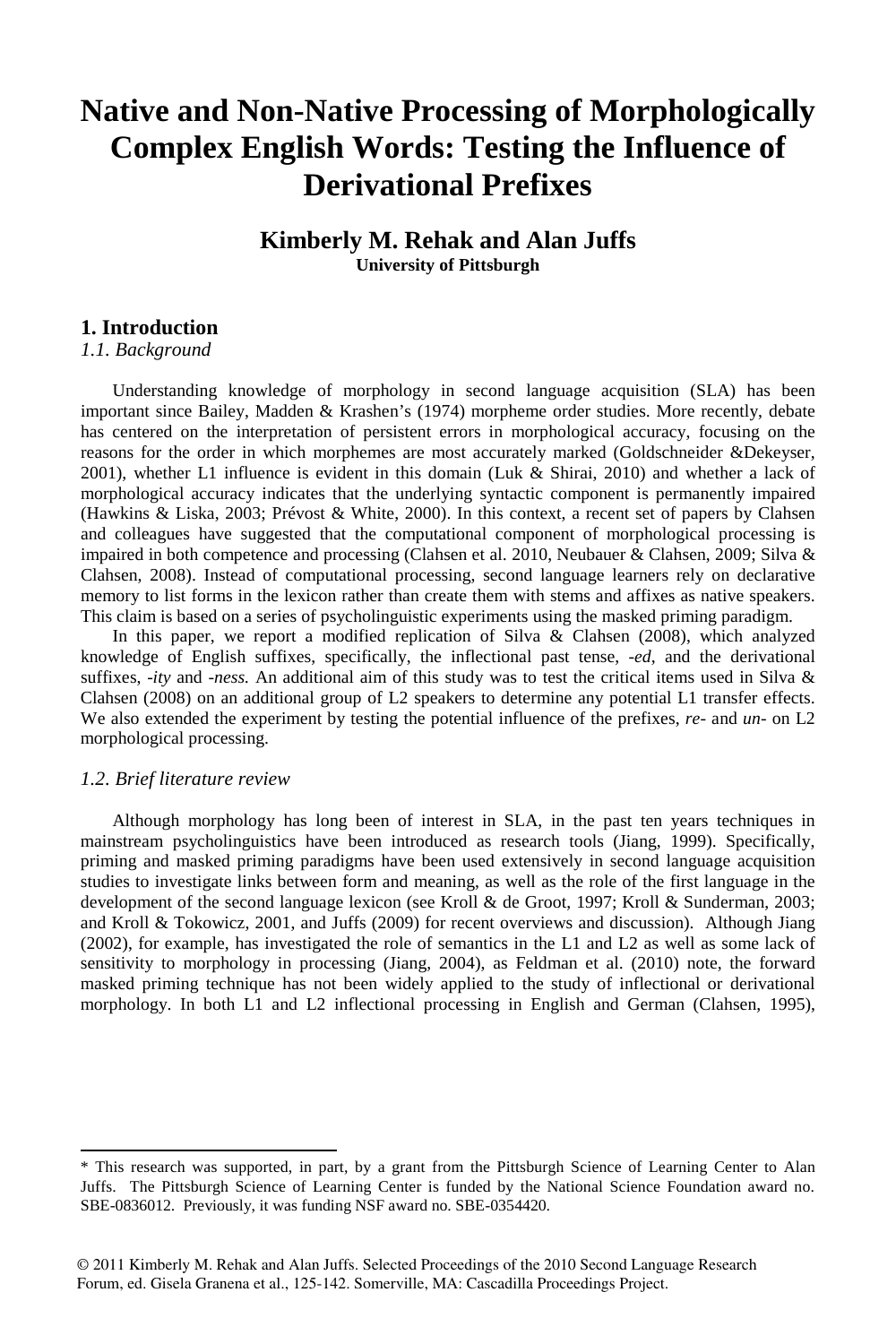research questions have involved the proposed distinction between lexically stored items, especially irregular forms (e.g. 'saw' and 'teeth', versus those claimed to be formed by rules, especially regularly inflected forms (e.g. 'walked' and 'cats').

Clahsen and colleagues' recent work is based on Ullman's (2001, 2005) model of native speaker morphological processing, which assumes a dual mechanism for morphological processing. Declarative memory systems are associated with listed lexical items, whereas procedural memory systems are associated with grammatical or rule processing. In this model, non-native speakers' problems with morphology are attributed to reduced access to procedural memory and a corresponding overreliance on declarative memory.

Silva & Clahsen (2008) used a masked priming experimental method to explore this proposal. The masked priming technique involves three visual events presented on a computer screen:

Fixation: (##########) Prime: (linked)  $\rightarrow$  60ms Target: (LINK)

For each stimulus trial, there is first a fixation, then a 60 millisecond exposure to a prime, e.g. "linked," and then a word in upper case, "LINK"—the target of a lexical decision (namely, whether or not the word is a possible word in English). If the prime is subconsciously recognized as being related to the target, then the decision should be made faster than if the prime is a word completely unrelated. The presentation of an affixed word before its bare stem target is expected to yield retrieval times that are similar to the baseline condition since processing is thought to happen at the earliest stages of word recognition, i.e., before explicit application of grammatical rules.

In Silva & Clahsen (2008), advanced Chinese-speaking and German-speaking learners of English as a second language showed no priming effects for inflectional morphology and only limited priming effects for derivational morphology. Moreover, Neubauer & Clahsen (2009) investigated Polishspeaking learners' knowledge of German inflectional morphology and found no priming effects. Clahsen et al. (2010) provide an overview and interpretation of a series of experiments in which nonnative speakers show greater effects for frequency in both regular and irregular inflection, whereas native speakers show asymmetric frequency effects with regulars being less affected by frequency. In addition, in priming experiments they note "attenuated" sensitivity in priming effects for both inflectional and derivational morphology, and reduced ability to process morpho-syntax in subjectverb agreement and noun-adjective agreement. Importantly, they note a "surprising" lack of effect of the first language: rich morphological marking in the L1 did not put learners in the experiments discussed by Clahsen et al. (2010) at an advantage. Clahsen et al. (2010) point out that, where lexical storage is concerned, L1 and L2 processing seems remarkably similar; whereas, when computing or decomposing items is required, L2 processing appears quite different. It is this difference that leads them to suggest Ullman's model as one appropriate for accounting for the L1-L2 processing differences.

Given the limited number of studies using the masked priming technique and given the surprising lack of L1 influence, a replication of Silva and Clahsen (2008) is appropriate. We describe our modified experiment in sections 2 and 3. Key differences from the Silva and Clahsen (2008)'s experiment are the inclusion of a Spanish-speaking group of learners and the testing of prefixes. Section 4 provides discussion. We maintained a Chinese-speaking group to include speakers of a language that has little inflectional morphology and limited bound derivational morphology.

#### **2. Method**

#### *2.1. Participants*

Three different groups participated in these experiments with native language (L1) acting as the independent variable. The English L1 control group consisted of 25 native English speakers (mean age: 21.48, range: 18-29, 7 males). These participants were recruited from the University of Pittsburgh's student population.

The L2 groups consisted of "advanced/proficient" L1 Spanish or Mandarin Chinese speakers. These two L2 groups were chosen based on the different morphological structures of the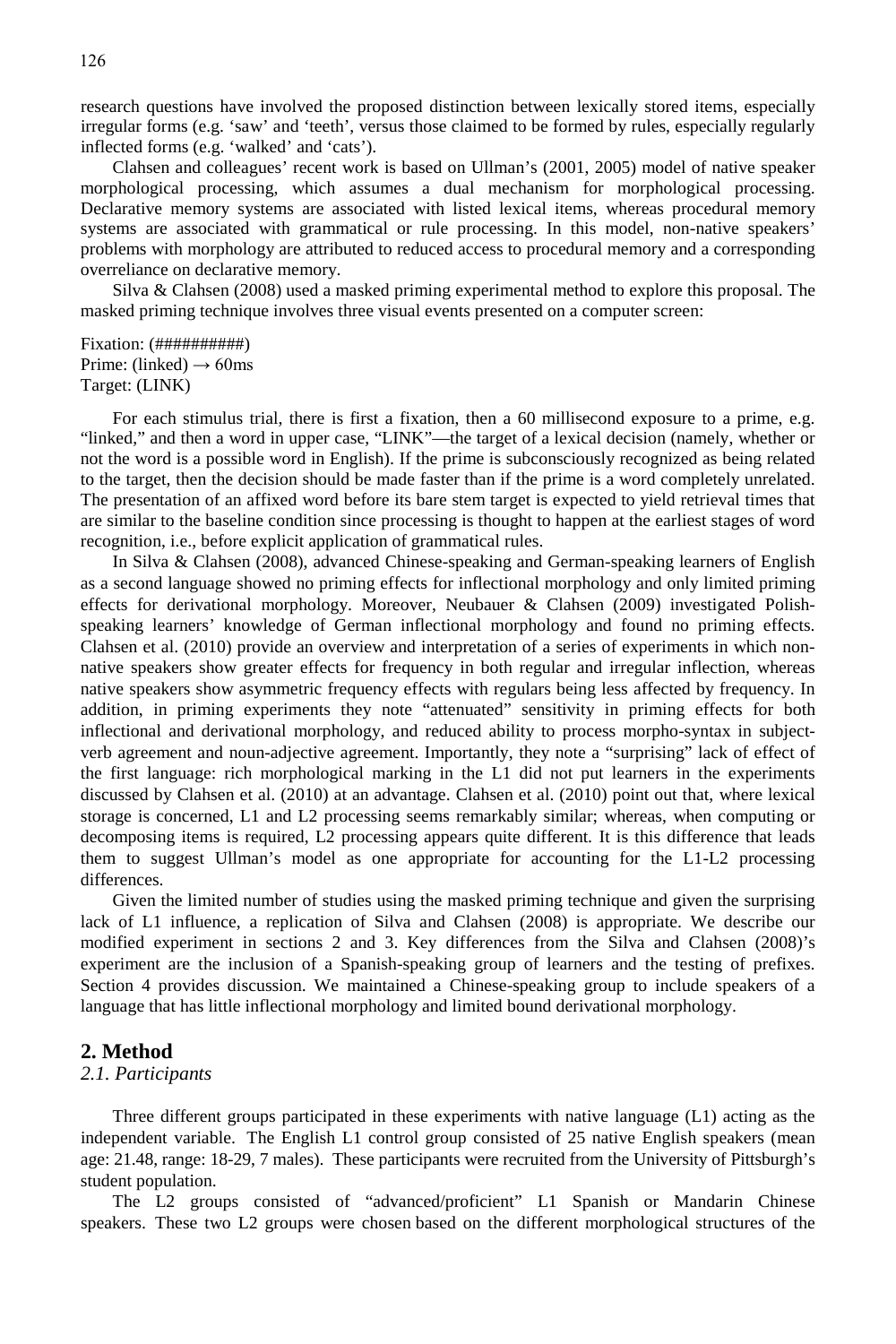two L1s. Like English, Spanish is a multimorphemic language and contains verbal prefixes similar to those tested in these experiments. Furthermore, Spanish and English use the same prefix, *re*-, to represent the meaning: "to do again." Unlike English or Spanish, Mandarin Chinese is monomorphemic. Although there is a way to express *re*- in Mandarin, there is no equivalent to the English *un*-.

Table 1

| Summary of participant data |           |                     |                     |                     |                     |
|-----------------------------|-----------|---------------------|---------------------|---------------------|---------------------|
| L1                          | $n$ -size | Age                 | Age of onset        | <b>MTELP</b> score  | Cloze score         |
| English                     | 25        | 21.48<br>(sd: 3.6)  |                     |                     |                     |
| Spanish                     | 24        | 33.04<br>(sd: 9.11) | 11.0<br>(sd: 4.31)  | 89.67<br>(sd: 6.91) | 31.08<br>(sd: 6.36) |
| Mandarin<br>Chinese         | 26        | 27.23<br>(sd: 5.32) | 11.46<br>(sd: 1.50) | 86.73<br>(sd: 4.64) | 28.12<br>(sd: 4.91) |

Participants in Groups 2 and 3 were recruited from the greater metropolitan area of Pittsburgh. A summary of group *n*-sizes is shown in Table 2. The Spanish L2 group consisted of 24 members (mean age: 33.04, range: 19-61, 7 males). There were 26 qualified participants in the Mandarin Chinese L2 group (mean age: 27.23, range: 21-42, 8 males).

Data from participants exposed to English in an ESL setting before the age of 10 were not submitted to analysis. The mean age for age of onset for the Spanish L2 group was 11.0 (range: 3-18) and the Mandarin Chinese L2 group was 11.46 (range: 9-14). The length of time that participants lived in the United States prior to testing varied extensively. All qualified participants reported that they had been exposed to English in a non-native classroom setting, and no participant reported a need to use English outside of the classroom before the age of 18.

All participants performed the five lexical decision tests, except for 2 participants in the Mandarin Chinese L2 group: one participant only took the lexical decision tests for Experiments 2, 3, and 4. Additionally, data from another participant is missing for Experiment 4.

L2 participants were administered the Michigan Test of English Language Proficiency (MTELP), Form R, to determine "advanced/proficient" level for the purpose of these experiments. The MTELP is a paper-based multiple-choice proficiency test which sections related to grammar, vocabulary, and reading. Only data from candidates with scores above 80 (out of a maximum score of 100) were included in our analyses. There was no significant difference between Spanish L2 and Mandarin Chinese L2 groups for this proficiency measure  $(F(48) = 6.39, p = 0.082)$ . The average scores for both of this study's L2 groups fall within the "advanced" range of the Oxford Placement Test, which was used as a proficiency measure in Silva & Clahsen (2008).

A paper-based cloze test was piloted as an additional proficiency measure to the L2 candidates at the end of the testing section. An "appropriate word" instead of an "exact word" method of scoring (Brown, 2004: 202) was used to evaluate each participant's score on this proficiency measure.

Out of a potential 40, the Spanish L2 group averaged a 31.08 (sd: 6.36) and the Mandarin Chinese L2 group averaged 28.12 (sd: 4.91). A independent mean *t*-test showed no significant difference for the cloze test scores for these two L2 groups  $(t(46) = 1.45, p = 0.076)$ .

Upon completion of the experiments, the L2 participants received a payment of \$20 cash. All participants had normal or corrected-to-normal vision and were told that these experiments would look at how quickly non-native speakers recognized English words. They were, therefore, unaware that the primes were in position during the lexical decision tasks.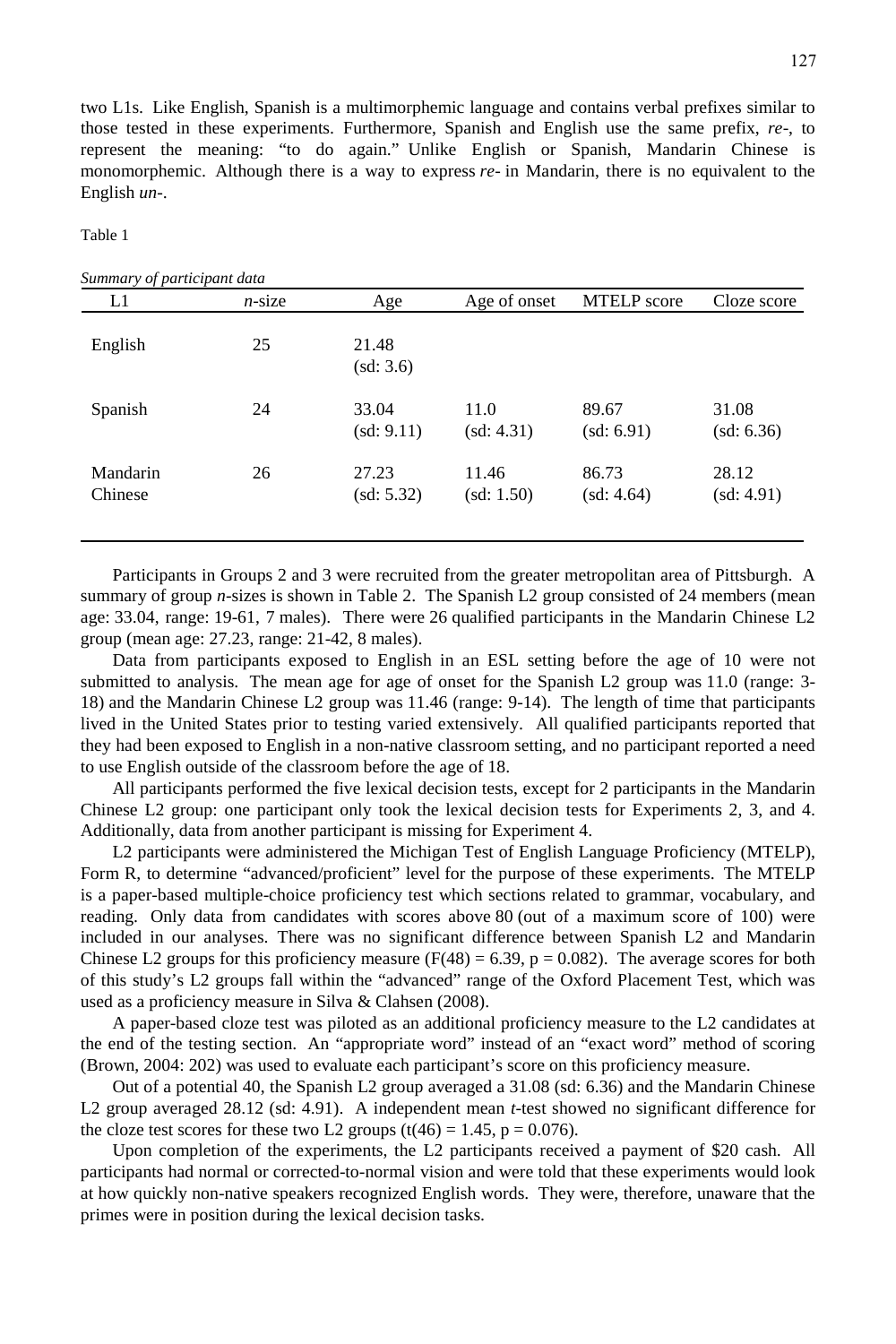#### *2.2. Materials*

This study was designed based on Silva & Clahsen (2008). Table 2 shows a summary of the experiments and affixes tested in Silva & Clahsen (2008), including prime exposure times and the group information for the native and non-native English speaking participants tested.

E-Prime software, Version 1.1 was used to run the lexical decision tests in these experiments. Each experiment contained three combinations of prime-target pairs. By comparing the reaction times (RTs) between the different prime-target pairs (Condition), the effect of priming could be measured.

#### Table 2

*Summary of experiments in Silva & Clahsen (2008)*

| Experiment $1, 3, 4$ :                             | tested 3 groups (English L1, German L2, Chinese L2)<br>used prime exposure time of 60 ms                                                   |
|----------------------------------------------------|--------------------------------------------------------------------------------------------------------------------------------------------|
| Experiment 1 -<br>Experiment 3 -<br>Experiment 4 - | tested inflectional past tense suffix -ed<br>tested derivational deadjectival suffix -ness<br>tested derivational deadjectival suffix -ity |
| Experiment 2:                                      | tested 2 groups (English L1, Japanese L2)<br>used prime exposure time of 30 ms                                                             |
| Experiment 2 -                                     | tested inflectional past tense suffix <i>-ed</i>                                                                                           |

Table 3

*Definitions for the different priming types*

| Type of priming    | Definition                                                                                       |
|--------------------|--------------------------------------------------------------------------------------------------|
| Full priming       | RTs in Condition 1 & 2 are similar to each other and different than<br>RTs in Condition 3        |
| Partial priming    | RTs for Condition 1 are faster than Condition 2 and faster in<br>Condition 2 than in Condition 3 |
| Repetition priming | RTs are shorter for Condition 1 than in Condition 3                                              |
| No priming         | RTs in Conditions $2 \& 3$ are not different                                                     |

Reaction times were recorded by measuring the length of time between the exposure of the target word (or non-word) on the computer screen and the amount of time required for participants to perform the lexical decision. By comparing the different RTs among the three conditions, the extent of priming can be determined. As set forth in Silva & Clahsen (2008) and shown in Table 3, "full priming" occurs when the RTs for the Identity and Test conditions are similar and both shorter than the Unrelated condition. "Full priming" is thought to indicate morphological decomposition. A morphologically-complex prime (Test) accesses the lexical entry as quickly as the bare stem prime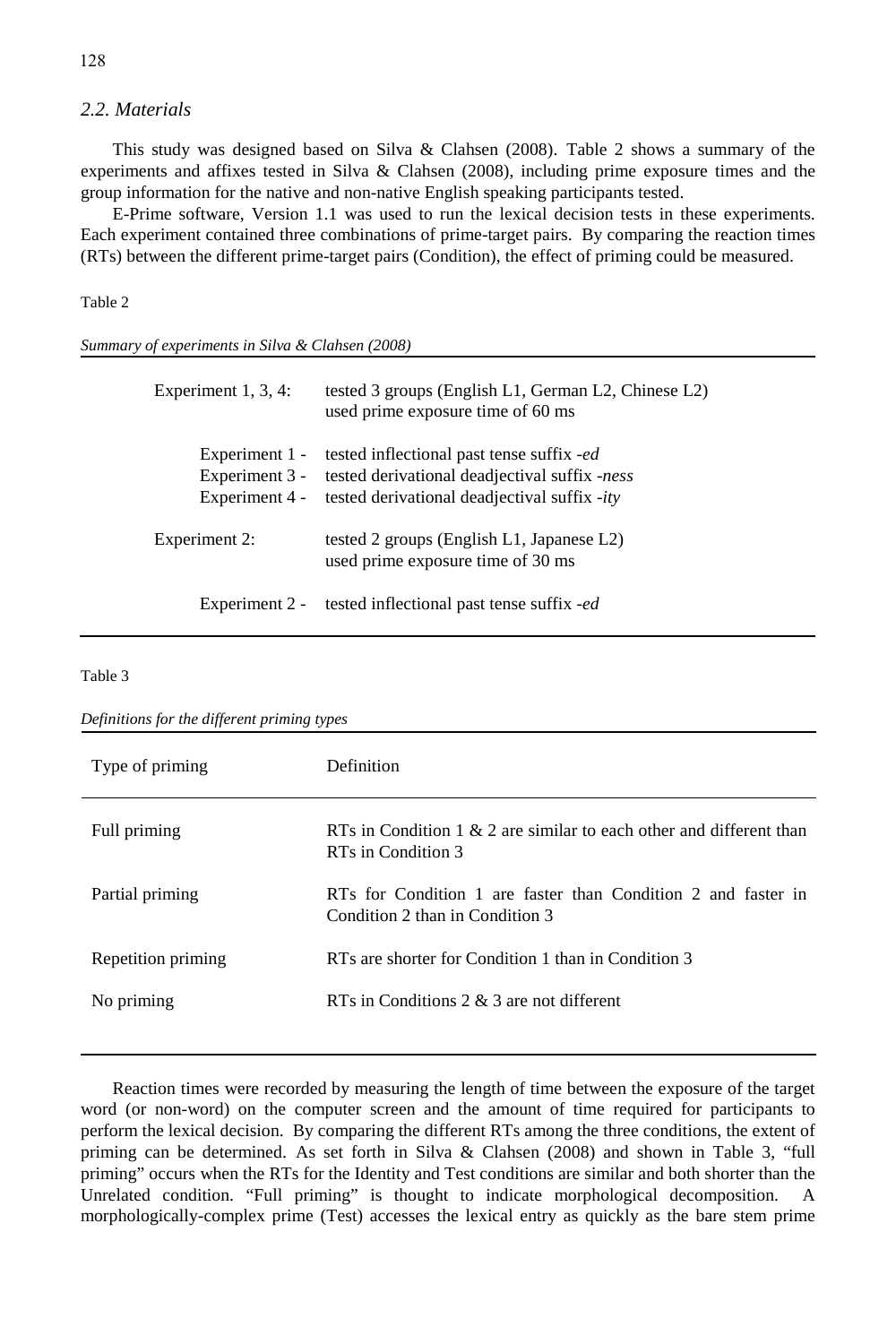(Identity), allowing for quicker RTs. "Partial priming," is when participants take more time to respond to the Test condition than the Identity condition and, also, longer for the Unrelated condition than the Test condition. "Repetition priming" occurs when the Identity and Unrelated conditions are significantly different, and "no priming" occurs when there is no difference between the mean reaction times in the Test and Unrelated conditions.

Each of the five experiments contained an equal amount of prime-target types for each of the three prime-target pair conditions. Every experiment contained a total of 21 prime-target pairs — 7 in each condition. To ensure that each prime-target pair was tested in all 3 conditions and that each participant would only see each target word one time, the 21 prime-target pairs were distributed among three different versions of tests.

This study used the same primes as those used in Silva & Clahsen (2008) for Experiments 1, 2, and 3. For the new prefix stimuli tested in Experiments 4  $\&$  5, both prime and target words were checked for frequency in the CELEX database (Baayen, Piepenbrock & van Rijn, 1993). The morphologically-complex primes for Experiments 4 and 5 have lower frequencies than the bare stem forms, which could contribute to any potential lack of priming.

#### Table 4

| Description of the prime-target pairs tested in Experiments 1-5 |  |  |  |  |  |  |
|-----------------------------------------------------------------|--|--|--|--|--|--|
|-----------------------------------------------------------------|--|--|--|--|--|--|

| Experiment     | Condition      | Prime target type           | Example  |              |
|----------------|----------------|-----------------------------|----------|--------------|
|                |                |                             | Prime    | Target       |
| $\mathbf{1}$   | $\mathbf{1}$   | Identity                    | wrap     | <b>WRAP</b>  |
|                | $\overline{2}$ | Test                        |          |              |
|                |                | Inflectional Morpheme -ed   | wrapped  | <b>WRAP</b>  |
|                | 3              | Unrelated                   | greet    | <b>WRAP</b>  |
| $\overline{2}$ | $\mathbf{1}$   | Identity                    | dumb     | <b>DUMB</b>  |
|                | $\overline{2}$ | <b>Test</b>                 |          |              |
|                |                | Derivational Morpheme -ness | dumbness | <b>DUMB</b>  |
|                | 3              | Unrelated                   | short    | <b>DUMB</b>  |
| 3              | $\mathbf{1}$   | Identity                    | valid    | <b>VALID</b> |
|                | $\overline{2}$ | <b>Test</b>                 |          |              |
|                |                | Derivational Morpheme -ity  | validity | <b>VALID</b> |
|                | 3              | Unrelated                   | rough    | <b>VALID</b> |
| 4              | $\mathbf{1}$   | Identity                    | hook     | <b>HOOK</b>  |
|                | $\overline{2}$ | Test                        |          |              |
|                |                | Derivational Morpheme un-   | unhook   | <b>HOOK</b>  |
|                | 3              | Unrelated                   | search   | <b>HOOK</b>  |
| 5              | $\mathbf{1}$   | Identity                    | build    | <b>BUILD</b> |
|                | $\overline{2}$ | Test                        |          |              |
|                |                | Derivational Morpheme re-   | rebuild  | <b>BUILD</b> |
|                | 3              | Unrelated                   | hope     | <b>BUILD</b> |
|                |                |                             |          |              |

Each experiment contained a total of 324 words—21 critical items and 303 "filler" words and non-words. Additional primes were created in which we manipulated either the semantic and orthographic characteristics of the target word in an effort to prevent participants from deriving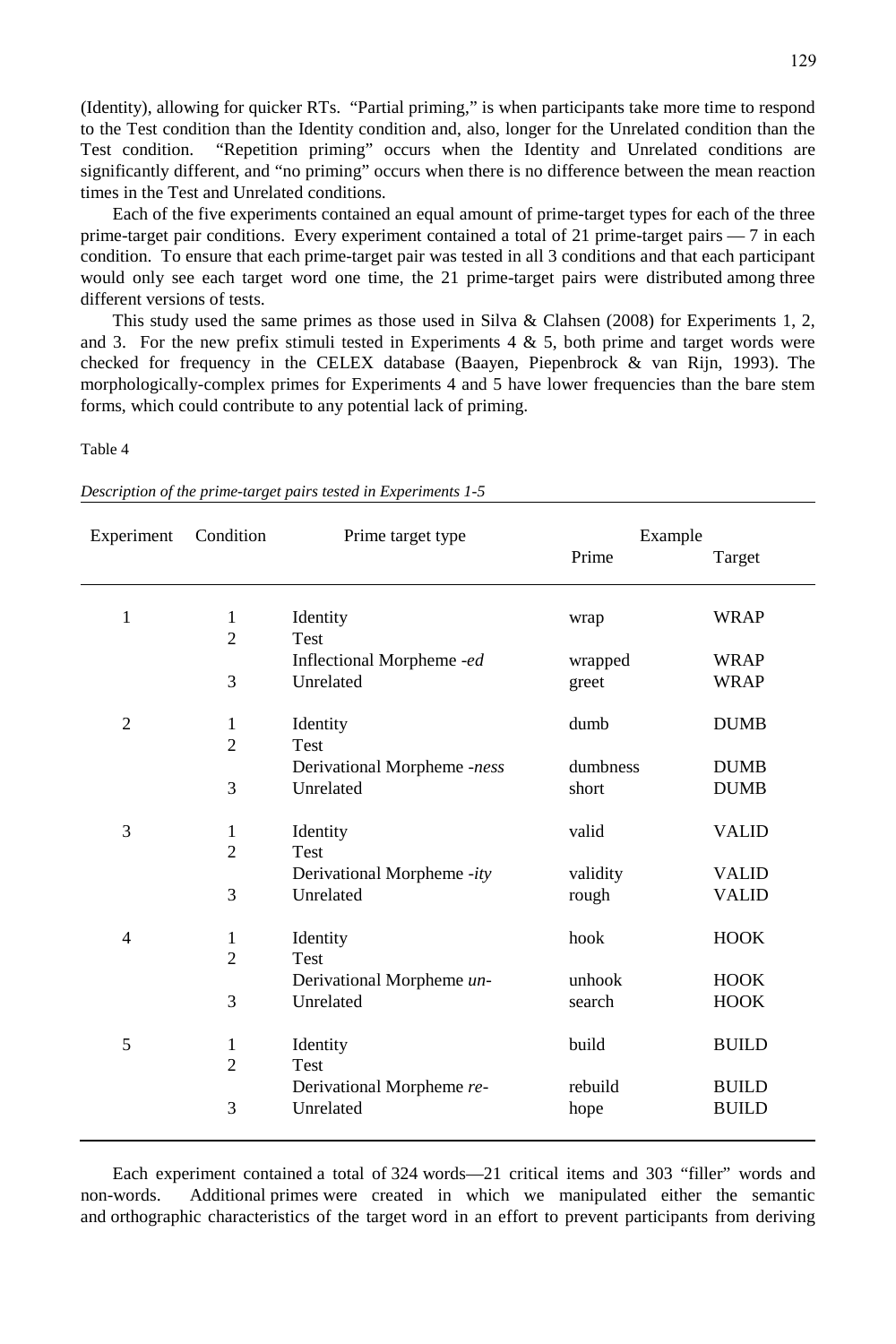patterns of distribution of the test items. Each experiment also included a total of 162 non-words as targets in order to counterbalance positive and negative answers to the lexical decision task, which required participants to judge whether the target was a possible English word or not.

Additional word/non-word combinations for the filler stimuli were chosen and/or modified from the first 2,000 words in the General Service List (GSL) (http://www.nottingham.ac.uk /~alzsh3/acvocab/wordlists.htm). The manipulated stimuli were evenly distributed per experiment in 9 different prime/target combinations that were set forth in Silva & Clahsen (2008). The stimuli were presented in a randomized order, selected by the E-Prime software package.

#### *2.3. Procedure*

We collected reaction time data for this study by using the masked priming paradigm (Forster  $\&$ Davis, 1984). The masked priming technique was developed so that "any observed priming effects cannot be a result of any conscious appreciation of the relationship between the prime and the target stimulus" (Forster 2003).

A series of ten hash marks (font: Verdana, size: 18) appeared on a 21" monitor for 500ms before the target word (or non-word) appeared in black font on a white background. The number of hash marks corresponds to the number of characters of the longest stimuli used. While participants were focusing their gaze on the hash marks, the prime word, in all lowercase letters, "to minimize the visual overlap between primes and targets" (Silva & Clahsen, 2008, p. 250), appeared for 60 ms. Finally, the target word, presented in all uppercase letters, appeared, forcing the software to start calculating the RT.

We chose 60 ms for the prime exposure time because participants should not see and consciously process the prime within this length of time. Although Lavric, Clapp and Rastle (2007) found that some semantic information is available at 60 ms, we chose to use this length of prime exposure time because of the report in Forster (1999) that 60 ms is the approximate amount of time required in order for the brain to open a lexical entry (pg. 10). Since "priming is seen as a savings effect" (Forster, 1999, p. 10), the amount of exposure time should be equal to the priming effect. Additionally, the 60 ms exposure time was chosen as it was the length of time used in Silva & Clahsen (2008)'s Experiments 1, 3, and 4—the three experiments that are the basis for this study's Experiments 1-3.

In effect, the flash of the prime word, however brief, allows lexical access to occur at a quicker rate. For all of these experiments, we were working under the assumption that masked priming leads to quicker lexical access, and, therefore, results in faster RTs.

After exposure to the stimuli, participants were forced to make a lexical decision by pressing a *Yes*  or a *No* key. Participants were instructed to keep one finger on the *Yes* key and one of the *No*, at all times throughout the experiment so reactions times were not compromised.

Although all of the lexical decision experiments performed in this study were self-paced, each took approximately 8-10 minutes to complete, with all five experiments lasting less than one hour. After completion of each experiment, participants were offered the opportunity to take a break before they began the next experiment. All testing took place in the same office, lit appropriately according to the time of day when testing took place.

Participants were given written and oral instructions of the design of the experiments. As the participants were aware that RTs were under investigation, they were instructed to make their decisions as quickly and as accurately as possible. One participant said that he was able to see the prime words, so this participant's data was not included in the statistical analyses. Three participants from the Mandarin Chinese L2 group reported difficulty reading the targets because the letters were all uppercase.

#### *2.3.1. Statistical measures*

The distribution for the three groups was positively skewed so we transformed the group means in an effort to normalize the distribution for these groups. Both the error data and the reaction times for the 21 critical items for each experiment were analyzed using a mixed-design omnibus analysis of variance (ANOVA) with two variables: Group (English L1, Spanish L2, Mandarin Chinese L2) and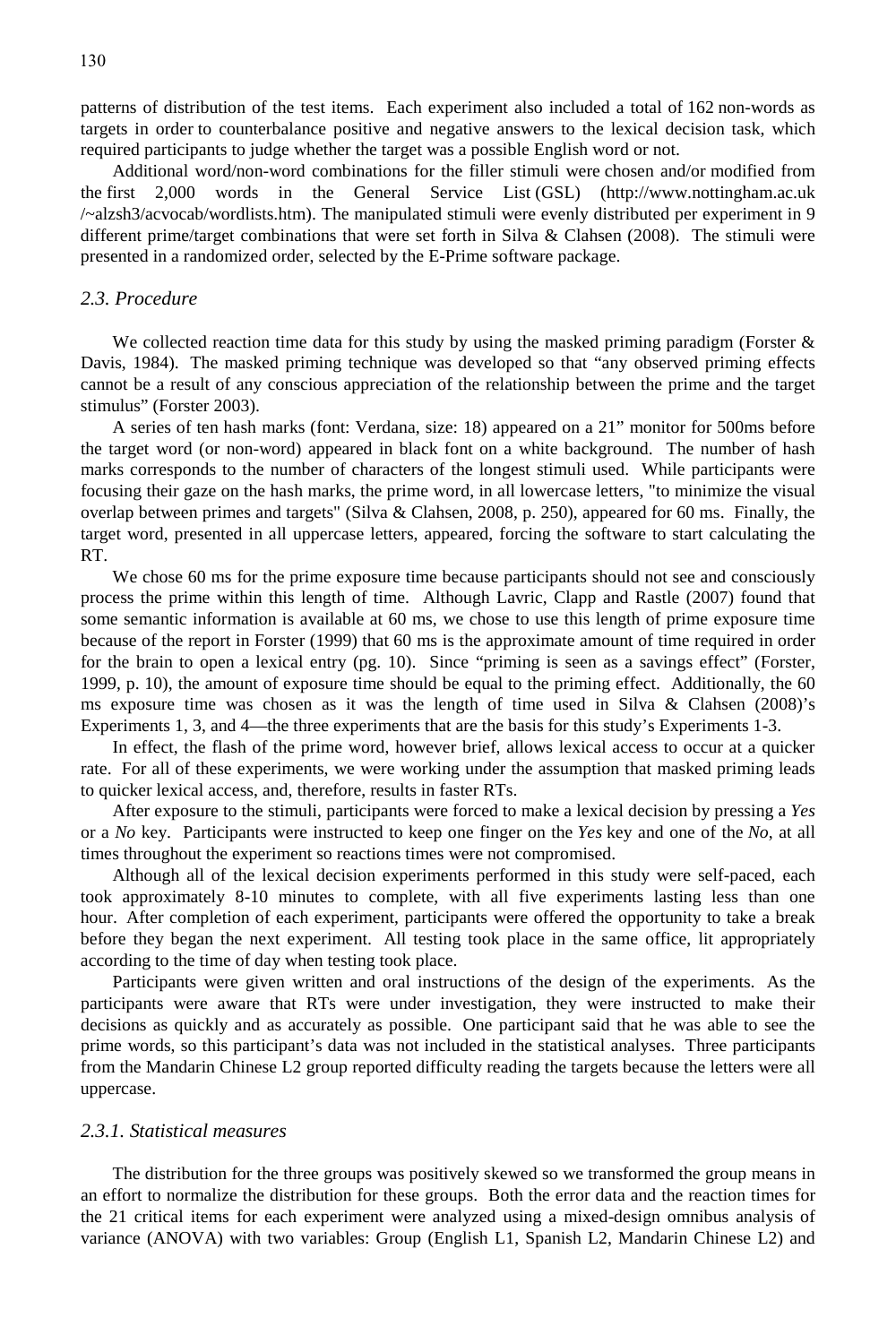Condition (Identity, Test, Unrelated). Since the L2 groups had more variability, the error data for each experiment underwent the Friedman non-parametric test to reliably determine goodness of fit. If any significance was shown, then we ran a Wilcoxon Signed Ranks Test to establish which Group or Condition was causing more erroneous answers than normal.

The transformed log data were used in the reaction time analysis. We used a repeated-measure ANOVA to determine any priming effects for the RT data with Group and Condition as variables and Group held constant. We performed post-hoc paired t-tests if the ANOVAs yielded significant *p* values, with significance at or below 0.05. The post-hoc tests will compare the three prime-target conditions for each of the three groups to determine if the experiment yielded repetition, full, partial, or no priming effects for each group.

For the by-items analysis, we submitted the error data to a Kruskal-Wallis test to determine which Group provided more erroneous answers for a given experiment and/or which items in a particular Condition received more incorrect responses. We then submitted the log reaction time data to an additional ANOVA in which both Group and Condition were treated as repeated factors to determine if the items in any experiment were problematic for our participants.

To test if L1 is a factor contributing to differences within these two groups, the RT results for Groups 2 and 3 were submitted to an additional repeated measures ANOVA test to determine if there was interaction of Group and Condition. If the results from this additional ANOVA test yield a significant *p* value, then L1 must be considered as an influence on L2 processing. These data would contrast with claims made in Silva & Clahsen (2008).

#### **3. Data Analysis**

#### *3.1. Experiment 1- Inflectional suffix -*ed

This experiment tested for priming effects of inflectional affixes on the recognition of the base form, specifically: the -*ed* suffix used to form the simple past tense for regular verbs. The target words tested for Experiment 1 were the same 21 verbs in Silva & Clahsen (2008)'s Experiments 1 and 2.

|                                 | Condition   | Mean | <b>Standard Deviation</b> | Percent Error |
|---------------------------------|-------------|------|---------------------------|---------------|
| English L1                      |             |      |                           |               |
| $(n = 25)$                      | Identity    | 561  | (113)                     | 4.0%          |
|                                 | Test        | 538  | (96)                      | 1.7%          |
|                                 | Unrelated   | 600  | (100)                     | 4.0%          |
| Spanish L2                      |             |      |                           |               |
| $(n = 24)$                      | Identity    | 692  | (279)                     | 1.8%          |
|                                 | <b>Test</b> | 671  | (253)                     | 3.0%          |
|                                 | Unrelated   | 738  | (211)                     | 7.1%          |
| Mandarin Chinese L <sub>2</sub> |             |      |                           |               |
| $(n = 25)$                      | Identity    | 645  | (191)                     | 3.4%          |
|                                 | Test        | 720  | (295)                     | 4.6%          |
|                                 | Unrelated   | 765  | (237)                     | 2.9%          |

#### Table 5

| Mean reaction times (in milliseconds) and percent error for Experiment 1 |  |  |  |  |
|--------------------------------------------------------------------------|--|--|--|--|
|--------------------------------------------------------------------------|--|--|--|--|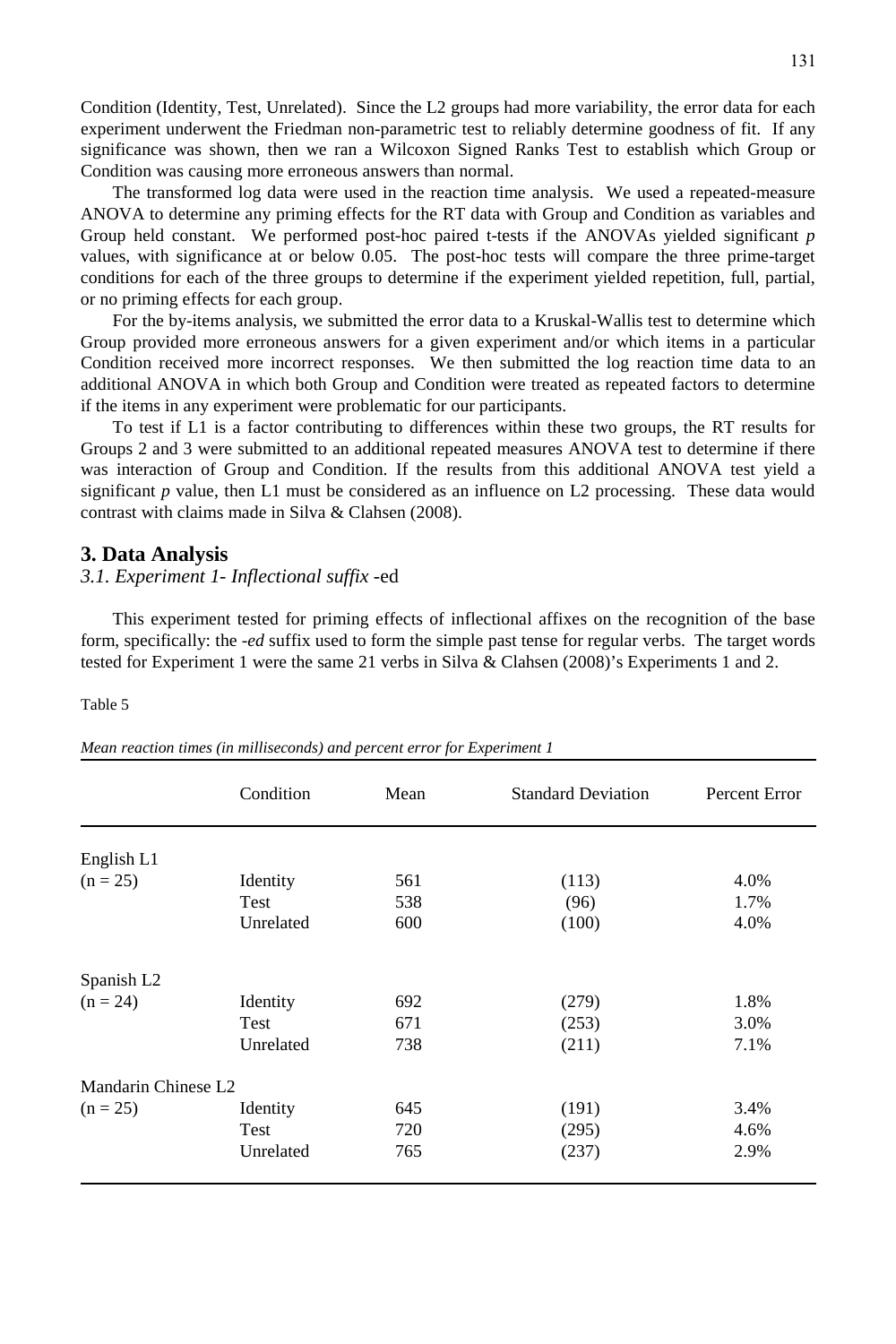The non-parametric test for the error data only revealed an effect of Condition for the Spanish L2 group, with significance between the Test and Identity conditions for the Spanish L2 group. Table 5 shows the percentage error data for each group in each condition in this experiment. The Spanish L2 participants gave erroneous answers for 7.1% of the targets primed by the Unrelated condition. Compared with the other two groups, this high percentage rate might have contributed to the significant interaction of Group and Condition. For the by-items analysis of the error data, we found no effect of condition for Experiment 1.

Erroneous responses accounted for 4% of the total critical items in this study's Experiment 1, and the RTs of these items were excluded from the reaction time analyses.

The ANOVA for the reaction time data revealed an effect of Group (F1(2, 71) = 4.27, p = 0.018) and Condition  $(F1(2, 142) = 14.34, p < 0.001)$ , but no significant interaction of Group and Condition  $(F1(4, 142) = 1.65, p = .166)$ .

The mean RT for the English L1 group in this study's Experiment 1 was actually slower in the Identity condition than in the Test condition, but post-hoc tests revealed that the difference between these two conditions was not significant. For the native English speakers in this study, the RTs were the slowest for the Unrelated condition.

The RT data for the native Spanish speakers suggest a repetition priming effect as well as a full priming effect of the inflectional simple past tense morpheme. For the Mandarin Chinese L2 group, the RT times for the Test condition were faster than the Unrelated one; furthermore, the Mandarin Chinese L2 speakers showed a repetition priming effect, with the Identity condition being significantly longer than the Unrelated condition.

Table 6

*Results from the post-hoc tests for Experiment 1*

|                      | English L1   | Spanish L <sub>2</sub> | Mandarin Chinese L2 |
|----------------------|--------------|------------------------|---------------------|
| Test – Identity      | $t = 0.89$   | $t = 0.54$             | $t = -2.15*$        |
| Test – Unrelated     | $t = -2.68*$ | $t = -2.74*$           | $t = -1.96$         |
| Identity – Unrelated | $t = -1.79$  | $t = -2.19*$           | $t = -4.11*$        |

An additional ANOVA revealed that there was no difference between the two L2 groups for the interaction of Group and Condition, implying there was no L1 effect for the decomposition of inflectional morphology.

#### *3.2. Experiment 2 – Derivational suffix -*ness

This experiment tested the possible priming effects of the deadjectival suffix –*ness* on the bare stem of the target items. The 21 critical items used in this experiment were the same targets used in Silva  $\&$ Clahsen (2008)'s Experiment 3.

The non-parametric test for the error data for these items showed no effect of Condition for any of the three tested groups. Similarly, the by-items analysis yielded no significant effect of condition. Table 8 reports the mean percent errors for each condition. Erroneous answers were found for 6% of the total responses, and these responses were excluded for the RT ANOVA analyses.

The by-subject analysis of the reaction time ANOVA showed a significant effect of Group (F1(2, 72) = 9.83, p< 0.001) and Condition (F1(2, 144) = 3.92, p = 0.022) but no significance of the interaction of Group and Condition (F1(4, 142) = 1.74,  $p = 0.144$ ). The large amount of variability within the Spanish L2 and the Mandarin Chinese L2 groups might have contributed to the lack of significance for the interaction of Group and Condition.

The post-hoc tests for this experiment also showed a full priming effect for the native speaker participants, as is shown in Table 8. The mean RTs for the English L1 group were almost identical across all conditions in this study's Experiment 2.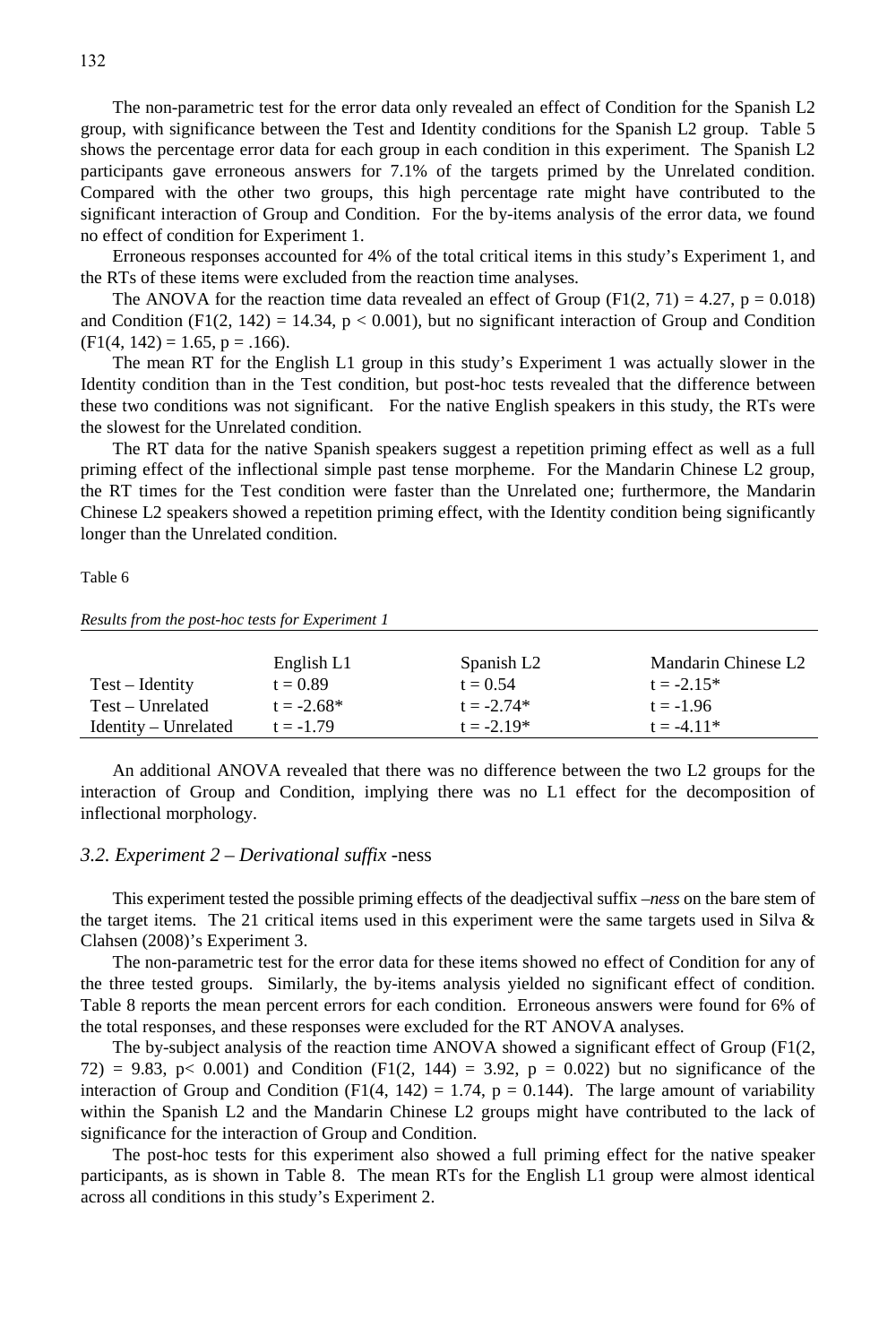|                     | Condition | Mean | Standard<br>Deviation | Percent Error |
|---------------------|-----------|------|-----------------------|---------------|
| English L1          |           |      |                       |               |
| $(n = 25)$          | Identity  | 555  | (105)                 | 2.9%          |
|                     | Test      | 554  | (76)                  | 2.3%          |
|                     | Unrelated | 624  | (143)                 | 5.1%          |
| Spanish L2          |           |      |                       |               |
| $(n = 24)$          | Identity  | 699  | (209)                 | 7.1%          |
|                     | Test      | 682  | (192)                 | 6.0%          |
|                     | Unrelated | 687  | (213)                 | 5.4%          |
| Mandarin Chinese L2 |           |      |                       |               |
| $(n = 26)$          | Identity  | 768  | (297)                 | 7.7%          |
|                     | Test      | 823  | (324)                 | 8.2%          |
|                     | Unrelated | 833  | (223)                 | 5.0%          |

*Mean reaction times (in milliseconds) and percent error for Experiment 2*

According to the post-hoc tests, no priming effects were recorded for the Spanish L2 group in this study, not even a repetition priming effect. The RTs for The Spanish L2 group in this study were only a few milliseconds apart across all conditions, and the longest mean RT was actually found for the targets primed by the Identity condition. The Mandarin Chinese L2 group in this study, though, showed a repetition priming effect, as participant RTs yielded faster results for Identity primes than Unrelated ones. The additional ANOVA that we performed for the two L2 groups showed that there was no significant difference between the two groups in this study. Like the Spanish L2 group, The Mandarin Chinese L2 group also showed no priming effect for the derivational affix –*ness*.

#### Table 8

*Results from the post-hoc tests for Experiment 2*

|                        | English L1   | Spanish L <sub>2</sub> | <b>Mandarin Chinese</b><br>1.2 |
|------------------------|--------------|------------------------|--------------------------------|
| Test – Identity        | $t = -0.5$   | $t = 0.44$             | $t = -1.86$                    |
| $Test - Unrelated$     | $t = -2.63*$ | $t = -0.16$            | $t = -0.76$                    |
| $Identity - Unrelated$ | $t = -2.68*$ | $t = 0.27$             | $t = -2.61*$                   |

#### *3.3. Experiment 3 – Derivational suffix -*ity

The same prime-target pairs in this experiment were used in Silva & Clahsen (2008)'s Experiment 4, with the deadjectival suffix, -*ity* under investigation.

The error data was submitted to a non-parametric test to check for goodness of fit, which showed an effect of Condition for the English L1 group. The mean percentage error rates in Table 9 show a significantly higher error rate for the Unrelated condition. All participants provided a larger percentage of errors for the Unrelated condition in this experiment; however, the English L1 group provided the only significant difference. The by-items analysis also revealed an effect of Condition for the native

#### Table 7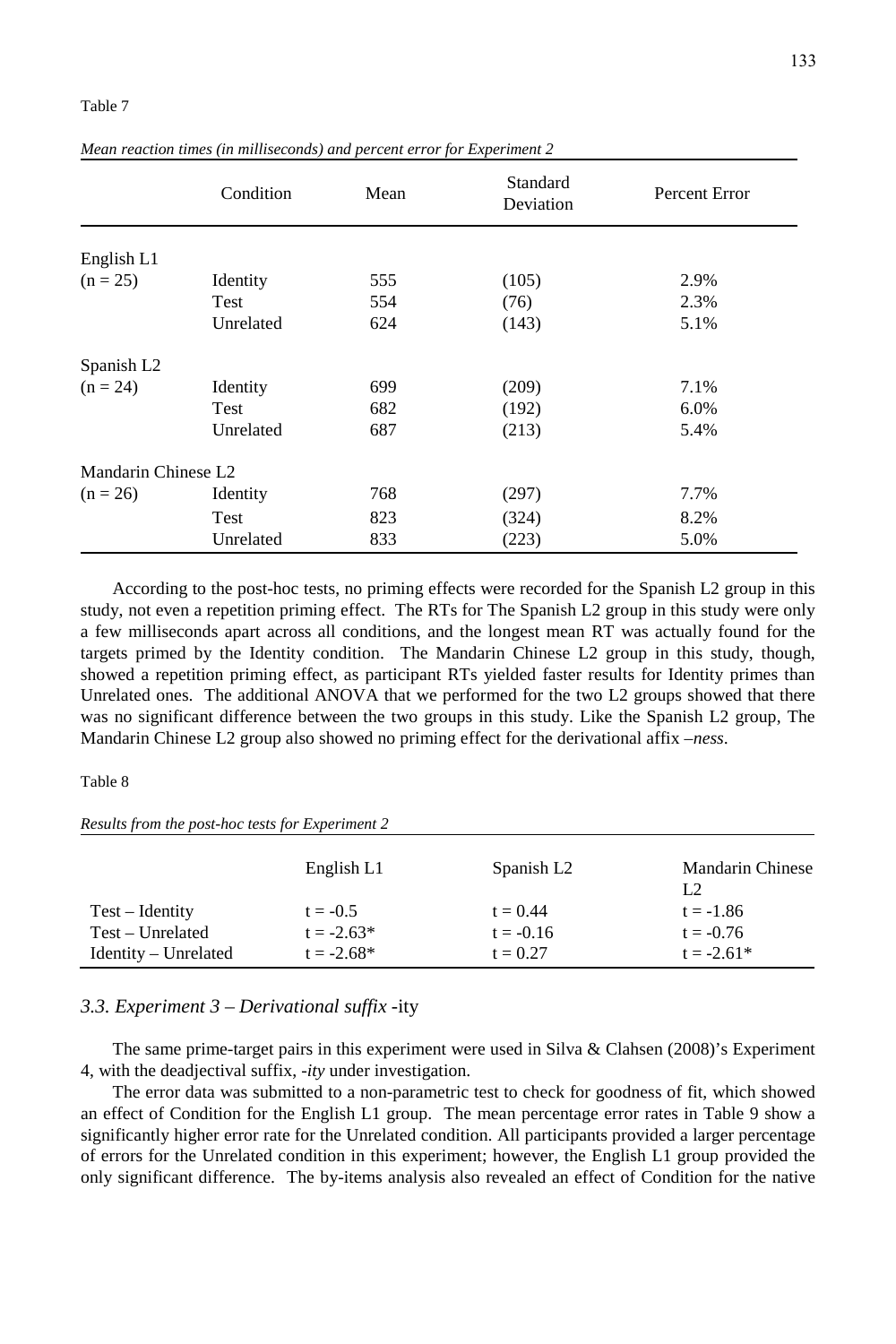English speakers, who made significantly more errors for items in the Unrelated condition (9.8%) than the Identity (4.3%) and Test (3.4%) conditions.

Experiment 3 yielded the highest error rate of all experiments, with a total error rate of 10%. The high rate of errors could be attributed to the lower frequency in some of the primes and targets used in this experiment. The targets, *arid, docile, profane, and sterile*, seemed to cause some difficulty for participants, regardless of Group. The erroneous answers from Experiment 3 were not included in the reaction time data analysis.

Table 9

|                        | Condition       | Mean | Standard<br>Deviation | Percent Error |
|------------------------|-----------------|------|-----------------------|---------------|
| English L1             |                 |      |                       |               |
| $(n = 25)$             | Identity        | 612  | (340)                 | 4.6%          |
|                        | Test            | 590  | (99)                  | 3.4%          |
|                        | Unrelated       | 656  | (108)                 | 9.7%          |
| Spanish L <sub>2</sub> |                 |      |                       |               |
| $(n = 24)$             | Identity        | 636  | (142)                 | 5.4%          |
|                        | Test            | 661  | (205)                 | 6.0%          |
|                        | Unrelated       | 717  | (194)                 | 8.6%          |
| Mandarin Chinese L2    |                 |      |                       |               |
| $(n = 26)$             | <b>Identity</b> | 908  | (304)                 | 15.4%         |
|                        | Test            | 1116 | (428)                 | 15.4%         |
|                        | Unrelated       | 1027 | (324)                 | 19.2%         |

| Mean reaction times (in milliseconds) and percent error for Experiment 3 |  |  |  |
|--------------------------------------------------------------------------|--|--|--|
|--------------------------------------------------------------------------|--|--|--|

The reaction time ANOVA for this study's Experiment 3 revealed significance for Group  $(F1(2,$  $72$ ) = 20.89, p < .001) and Condition (F1(2,144) = 6.87, p = 0.001) but no effect for the interaction of Group and Condition (F1(4, 144) = 1.69,  $p = 0.156$ ). Compared with the English L1 and Spanish L2 groups, the Mandarin Chinese L2 participants provided much slower reaction times across all of the different prime conditions. The RTs for the Spanish L2 group pattern similarly to those for the English L1 group, but the Spanish L2 group provided the fastest RTs in the Identity condition, while the English L1 group had its fastest responses for targets primed by the Test condition. Both the English L1 group and 2 have the slowest RTs under the Unrelated condition. In contrast, the Mandarin Chinese L2 group is slowest in Condition 2.

#### Table 10

| Results from the post-hoc tests in Experiment 3 |  |  |  |  |
|-------------------------------------------------|--|--|--|--|
|-------------------------------------------------|--|--|--|--|

|                      | English L1   | Spanish L <sub>2</sub> | Mandarin Chinese L2 |
|----------------------|--------------|------------------------|---------------------|
| $Test - Identity$    | $t = -0.34$  | $t = -0.37$            | $t = 2.89*$         |
| Test – Unrelated     | $t = -1.99$  | $t = -1.61$            | $t = 0.99$          |
| Identity – Unrelated | $t = -2.32*$ | $t = -1.99$            | $t = -1.90$         |

As shown in Table 10, the Test and the Identity conditions for both the English L1 and Spanish L2 groups are similar, though only the native English L1 group showed a repetition priming effect. While the English L1 respondents gave the fastest responses for the Test condition, the Spanish L2 group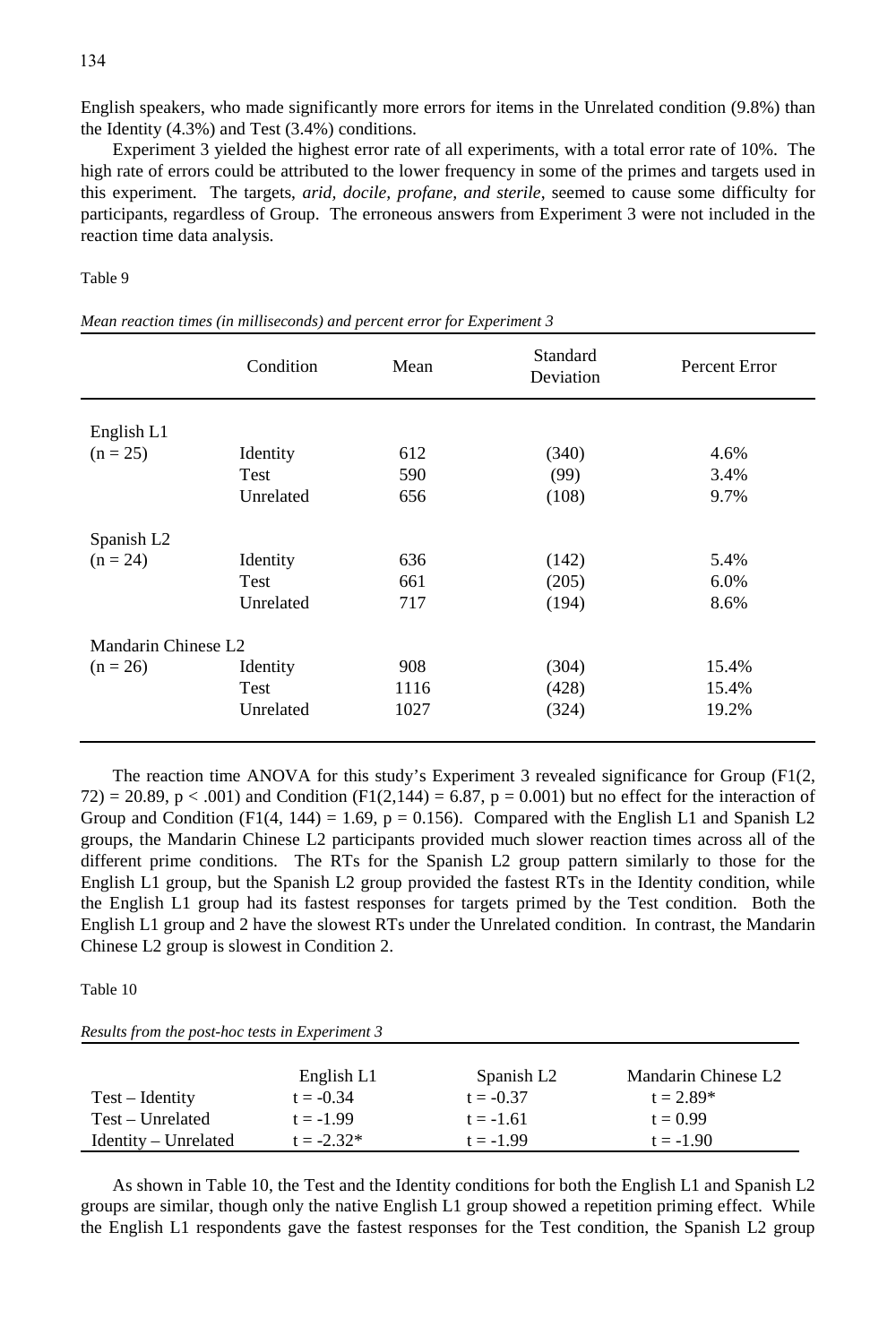provided the shortest RTs in the Identity primed condition. The post-hoc test results for the non-native English speaking groups in this experiment showed no significant difference in RTs between any of the conditions.

The additional ANOVA for the two L2 groups, however, did show a significant difference for the two L2 groups. This significance suggests a possible L1 effect for this Test item that challenges the findings from Silva & Clahsen (2008). The suffix under investigation in this experiment has Latin origins. Although the by-subject data did not show a repetition priming effect or any difference between either the Test or the Identity conditions with the Unrelated condition, the significant difference between the L2 groups suggests that something in the item data is contributing to the lack of priming for the Spanish L2 group.

Since a similar suffix is found in the native language of participants in The Spanish L2 group (usually represented by the suffix *-idad* in words such as *fatalidad* – fatality or *tocicidad* – toxicity), the difference between the two L2 groups for Experiment 3 could suggest a L1 influence for the Spanish speakers for the derivational suffix -*ity*. If this is true, then the claim in Silva & Clahsen (2008) that L1 transfer is not a factor in non-native word processing should be reevaluated.

#### *3.4. Experiment 4 – Derivational prefix* un-

This experiment tested verbs that can also feature the prefix *un-* as the prime to bare stem targets. These stimuli are new to this experiment and were included to measure the influence of prefixes on non-native morphological processing.

#### Table 11

|                        | Condition   | Mean | Standard<br>Deviation | Percent Error |
|------------------------|-------------|------|-----------------------|---------------|
|                        |             |      |                       |               |
| English L1             |             |      |                       |               |
| $(n = 25)$             | Identity    | 586  | (176)                 | 4.6%          |
|                        | <b>Test</b> | 566  | (107)                 | 3.4%          |
|                        | Unrelated   | 705  | (341)                 | 6.9%          |
| Spanish L <sub>2</sub> |             |      |                       |               |
| $(n = 24)$             | Identity    | 751  | (308)                 | 13.1%         |
|                        | <b>Test</b> | 793  | (325)                 | 9.5%          |
|                        | Unrelated   | 761  | (252)                 | 15.5%         |
| Mandarin Chinese L2    |             |      |                       |               |
| $(n = 25)$             | Identity    | 780  | (350)                 | 5.1%          |
|                        | <b>Test</b> | 806  | (258)                 | 10.9%         |
|                        | Unrelated   | 757  | (180)                 | 11.4%         |

*Mean reaction times (in milliseconds) and percent error for Experiment 4*

We submitted the error data for this experiment to a non-parametric test, which yielded no significant effect of Condition for any of the participant Groups. Table 11 shows the mean percent errors across Groups and Conditions, with native speakers providing the fewest errors for all conditions.

Participants gave erroneous responses to 9% of all critical items in Experiment 4. These erroneous answers were not included in the reaction time analysis.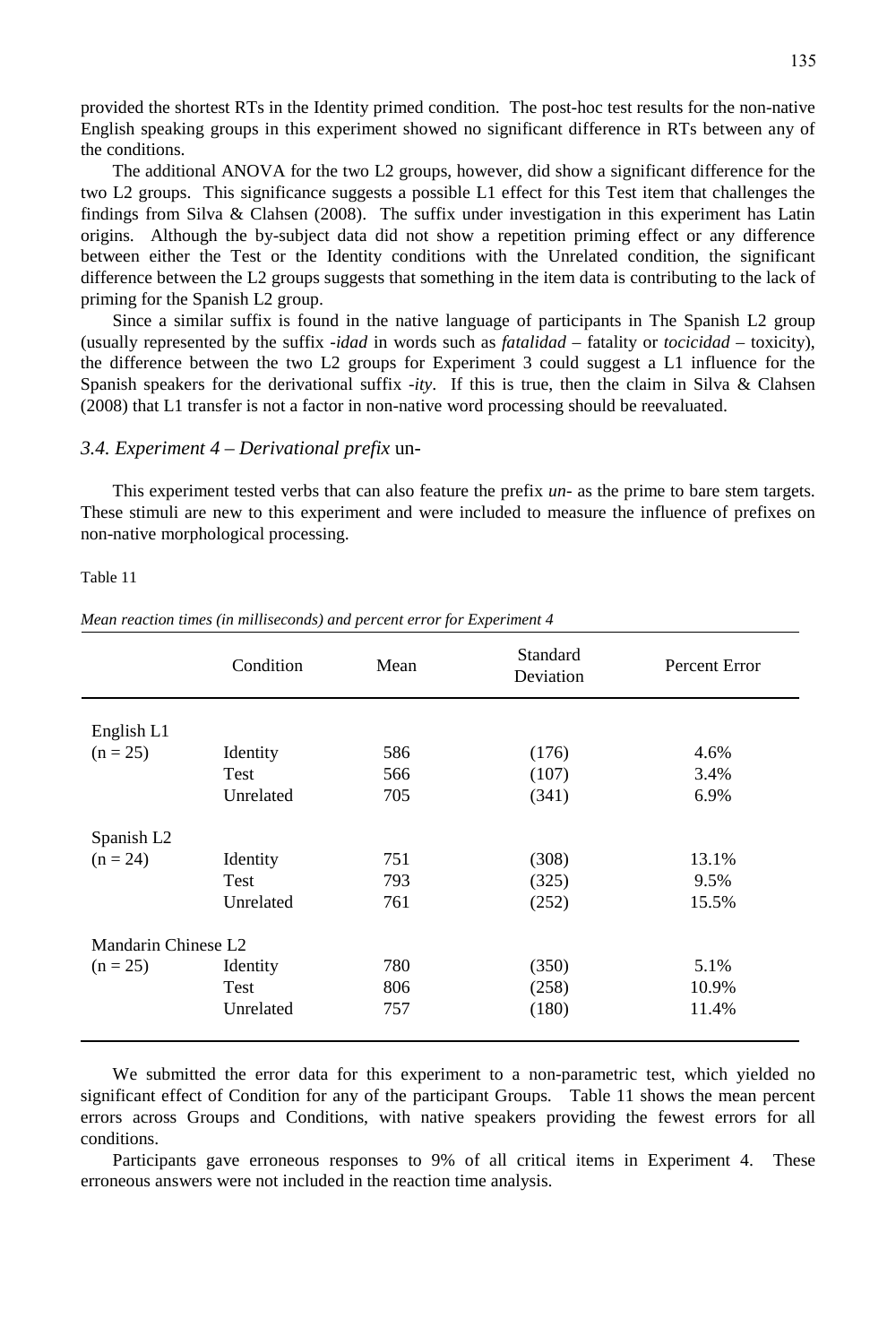The reaction time ANOVA for Experiment 4 revealed an effect of Group (F1(2,71) = 5.91, p = 0.004) but no significance for Condition (F1 (2,142) = 2.50,  $p = 0.069$ ). The interaction of Group and Condition, however, was significant (F1  $(4, 142) = 2.74$ , p = 0.031). The effect of both Group and the interaction of Group and Condition are probably caused by the lower mean RTs for the native speaker control group for this Experiment. The Spanish L2 group logged higher mean percentage rates in Experiment 4 than any of the other experiments in this study.

As shown in Table 11, the L1 English group logged faster reaction times in the Test condition than in the Identity or Unrelated conditions. The difference between the Identity and Test conditions, however, was not significantly different for the native English speakers. The post-hoc tests showed that both the Test and Identity conditions were significantly different than the Unrelated condition, which is indicative of a full priming effect. In contrast to the native English speakers, neither of the L2 groups provided a repetition priming effect or any other priming effect for *un-*.

The RT data, likewise, showed no significant difference between conditions for either L2 group. The additional RT ANOVA that was performed on the non-native participant groups also failed to reach significance.

#### Table 12

|                        | English L1   | Spanish L <sub>2</sub> | Mandarin Chinese L2 |
|------------------------|--------------|------------------------|---------------------|
| $Test - Identity$      | $t = -0.32$  | $t = 1.16$             | $t = 1.00$          |
| $Test - Unrelated$     | $t = -3.01*$ | $t = -0.67$            | $t = -0.18$         |
| $Identity - Unrelated$ | $t = -3.33*$ | $t = 0.49$             | $t = 0.82$          |

#### *3.5. Experiment 5 – Derivational prefix* re-

With this Experiment, we tested the priming effects of the prefix *re-*. Like the stimuli in Experiment 4, the critical items in this Experiment were introduced in this study.

#### Table 13

*Mean reaction times (in milliseconds) and percent error for Experiment 5*

|                        |           | Mean | Standard<br>Deviation | Percent Error |
|------------------------|-----------|------|-----------------------|---------------|
|                        |           |      |                       |               |
| English L1             |           |      |                       |               |
| $(n = 25)$             | Identity  | 521  | (80)                  | 1.1%          |
|                        | Test      | 569  | (79)                  | 1.7%          |
|                        | Unrelated | 586  | (105)                 | 2.9%          |
| Spanish L <sub>2</sub> |           |      |                       |               |
| $(n = 24)$             | Identity  | 643  | (190)                 | 7.9%          |
|                        | Test      | 685  | (215)                 | 3.0%          |
|                        | Unrelated | 686  | (215)                 | 7.1%          |
| Mandarin Chinese L2    |           |      |                       |               |
| $(n = 25)$             | Identity  | 625  | (168)                 | 2.8%          |
|                        | Test      | 684  | (176)                 | 5.0%          |
|                        | Unrelated | 692  | (180)                 | 2.8%          |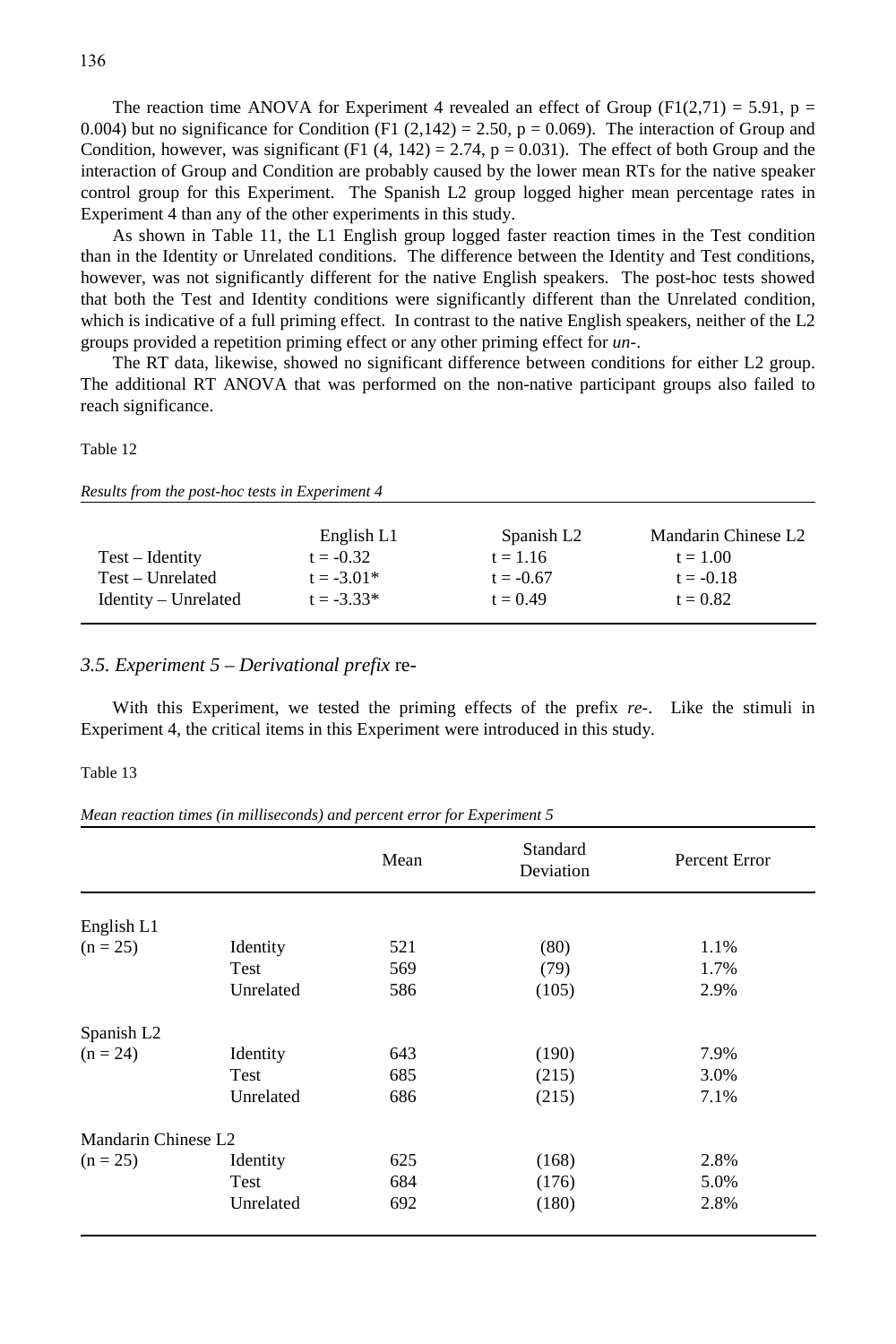The non-parametric test for the error data revealed no significance of condition for any group tested. The mean error rates, which are shown in Table 13, show that the native speakers tested in this experiment logged more accurate answers for the lexical decision tests in this experiment.

A total 3% of participant answers were erroneous, and the critical items that were answered incorrectly were not included in the ANOVAs for the reaction time data.

The reaction time ANOVA revealed an effect of Group  $(F1(2, 70) = 4.66, p = 0.013)$  and Condition (F1(2, 142) = 11.67,  $p < 0.001$ ) but no effect of the interaction of Group and Condition  $(F1(4, 140) = 0.28, p = 0.891)$ . The Group effect could be attributed to the overall faster RTs for the native English speakers and the Condition effect might be the result of the faster reaction times for the Identity primes for all three groups, which can be seen in Table 13.

The post-hoc tests for Experiment 5, the results of which can be seen in Table 14, revealed a repetition priming effect for the English L1 and Mandarin Chinese L2 groups, since both groups showed a significant difference between the Identity and Unrelated conditions. Apart from the repetition priming effects, there was no priming effect shown for any of the Groups in this experiment. The additional ANOVA on the non-native speakers showed no significant difference between the two groups.

Table 14

|                        | English L1   | Spanish L <sub>2</sub> | Mandarin Chinese L2 |
|------------------------|--------------|------------------------|---------------------|
| Test – Identity        | $t = -2.53*$ | $t = -1.62$            | $t = -2.66*$        |
| Test – Unrelated       | $t = -0.68$  | $t = -0.16$            | $t = -0.30$         |
| $Identity - Unrelated$ | $t = -3.21*$ | $t = -1.78$            | $t = -2.96*$        |

*Results from the post-hoc tests for Experiment 5*

#### **4. Discussion**

#### *4.1. Summary of results*

The results from our study differ from Silva & Clahsen (2008) in terms of the inflectional suffix -*ed* and derivational suffix -*ity*. Silva & Clahsen (2008) showed no priming effects for the inflectional suffix -*ed*. Table 16, however, shows a full priming effect for the Spanish L2 group in this study for the past tense inflectional affix for regularly inflected verbs. The English L1 control group in this study did not exhibit any priming effects for -*ed*. As can be seen in Table 6, the mean reaction times for both the English L1 and Spanish L2 groups are faster for the Test condition that the Identity condition. The fact that the native English speakers gave faster reaction times for the Test condition than the Identity condition may have contributed to the lack of priming for the native English speakers in Experiment 1, especially since the Test and Identity RTs are similar and the English L1 post-hoc data also show a significant difference between the Test and Unrelated conditions.

Unlike the full priming effect witnessed for the inflectional suffix -*ity*, the L2 participants did not yield any priming effects for the derivational affixes tested. The English L1 group showed priming effects for the derivational suffix -*ness*, and the derivational prefix *un*-. The lack of full priming effects for the derivational suffix -*ness*, however, may have been caused by the high error rate found for items in the Unrelated condition. The English L1 group provided reaction times for the Test condition that were faster than the Identity condition. Since erroneous answers are not included in the RT analyses, the greater amount of RTs missing from the Unrelated condition in Experiment 3 may have also influenced the lack of full priming for -*ity*.

#### *4.2. Implications to SLA processing theory*

Our primary intention for replicating Silva & Clahsen (2008) was to test their claims that native speakers have access to Ullman (2001, 2004)'s declarative/procedural model, whereas L2 speakers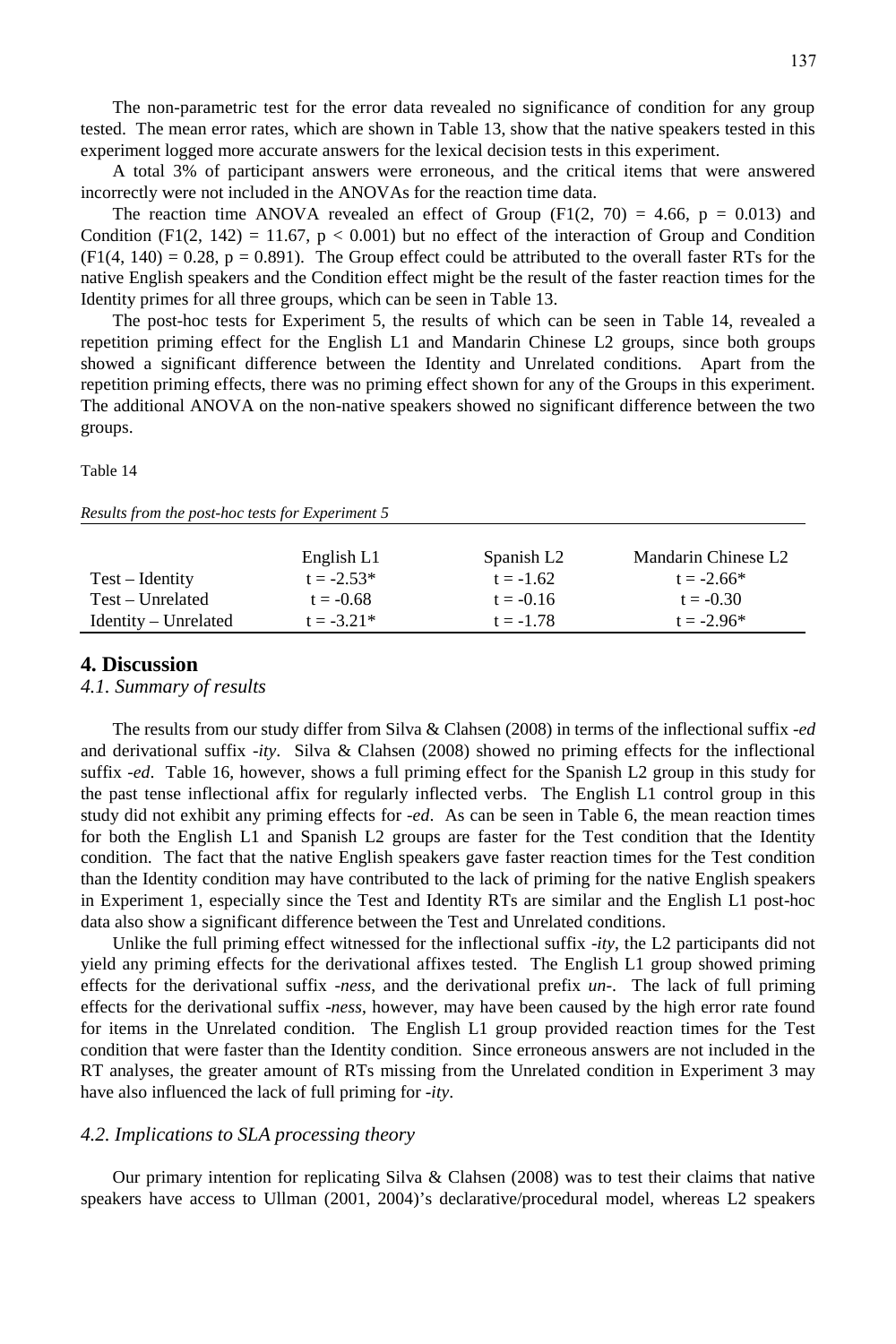rely on declarative memory alone to process morphologically complex words. The participants in Silva & Clahsen (2008) yielded priming patterns that suggested that morphologically complex words with inflectional morphemes have whole word representations in the mental lexicon and ones that contain derivational suffixes may be processed within the mental grammar. It is implied that these results might account for differences in the rate of native and non-native language processing.

#### Table 15

*Summary of priming effects for Experiments 1-5*

|                                               | English L1         | Spanish L <sub>2</sub> | Mandarin<br>Chinese L <sub>2</sub> |
|-----------------------------------------------|--------------------|------------------------|------------------------------------|
| Experiment $1 -$<br>Inflectional suffix -ed   | no priming         | full priming           | repetition priming                 |
| Experiment $2 -$<br>Inflectional suffix -ness | full priming       | no priming             | repetition priming                 |
| Experiment $3 -$<br>Inflectional suffix -ity  | repetition priming | no priming*            | no priming                         |
| Experiment $4-$<br>Derivational prefix un-    | full priming       | no priming             | no priming                         |
| Experiment 5<br>Derivational prefix re-       | repetition priming | no priming             | repetition priming                 |

*\*Note: 2nd ANOVA between 2 L2 groups yielded significance, suggesting L1 transfer.*

The priming results provided by the Mandarin Chinese L2 group in these experiments are, more or less, similar to the results provided by the Mandarin Chinese L2 participants in Silva & Clahsen (2008), although we did not find partial priming effects for derivational suffixes. Overall, this group of L2 speakers provided slower RTs and higher error rates than the other non-native English speakers tested in both studies. The mean scores for both L2 groups on both proficiency measures used in this study were not significant, suggesting that both L2 groups in this study would be able to perform at the same level. The priming effects that we recorded in this study for the Mandarin Chinese L2 group could show that native speakers of Mandarin Chinese have a greater difficulty processing morphologically complex words than native Spanish speakers.

The results from the Spanish L2 participants diverge from some of those found for non-native speakers in Silva & Clahsen (2008) and Neubauer & Clahsen (2009). First of all, the Spanish group showed a full priming effect for the inflectional suffix tested in Experiment 1. These results could be the result of L1 transfer, although not overtly so, as the past tense in Spanish is not formed through the same affixation process as in English. Participants in the Spanish L2 group had been exposed to English earlier than the Mandarin Chinese L2 participants, albeit in an EFL classroom setting. Perhaps the results from the Spanish L2 participants for Experiment 1 support the claim made by Ullman (2001) that a longer amount of practice with a second language can lead to a more automatic processing of grammatical structures.

We found a possible instance of L1 transfer in the Spanish L2 groups processing of the derivational suffix -*ity*. Although the Spanish L2 participants did not show priming effects in our Experiment 3, we did find a significant difference between the L2 groups. The native Spanish speakers also provided mean reaction times that patterned more like the native English speakers than the Mandarin Chinese L2 group for this experiment, which suggests that they were transferring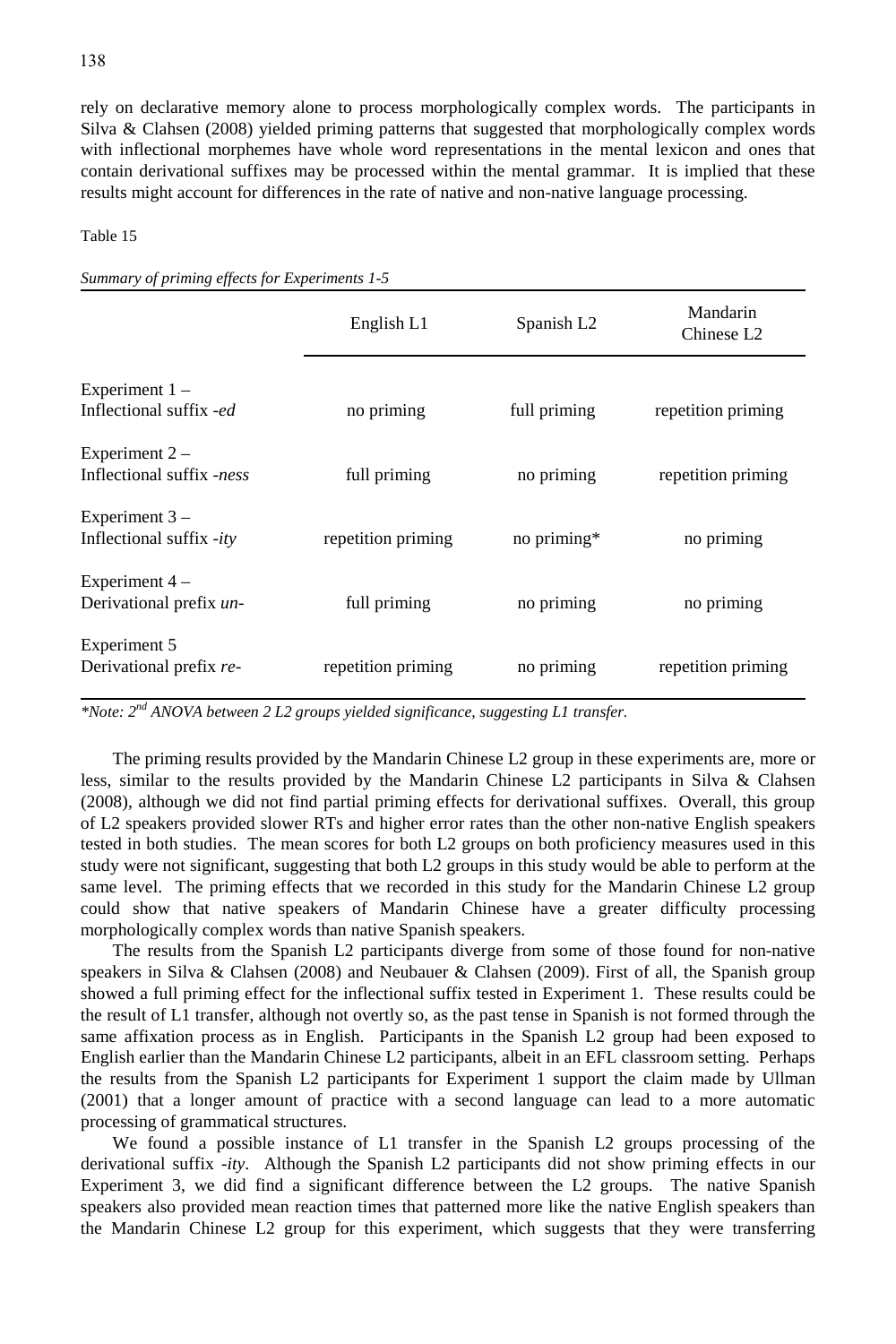morphological processing from their native language while processing the English words primed with -*ity*.

The results of experiments 4 and 5 suggest that non-native speakers have difficulty processing derivational *prefixes* using the procedural memory system. However, native speakers exhibited either full or no priming effects, depending on derivational prefix. L1 participants successfully decomposed complex words that are derived from the prefix *un-* into a bare stem and its morphological parts, which implies processing. The semantic meaning in *un-* is consistent when applied to the verbs tested in this study as well as other word categories, e.g., adjectives (unhappy) or adverbs (unfortunately), which might explain why native speakers yielded priming effects for this variable in Experiment 4. The nonnative speaker results, however, support the theory that non-native speakers rely more on declarative memory when processing words in their second language. This finding is consistent with production data reported in Friedline & Juffs (submitted).

The results from this Experiment 4, which tests the derivational prefix *un-* suggest that native speakers store *un*- as a morphological unit when processing verbs that are formed with this prefix. Non-native speakers, however, did not exhibit any priming effects. The faster RTs in the Mandarin L2 group under the Unrelated condition, in particular, suggest that the non-native speakers are not benefitting from any kind of priming. The slower RTs for the condition might also be attributed to the lower frequency of the primes used in this condition especially in comparison with the frequency of the bare-stemmed verbs in the Identity condition.

The priming results for the derivational prefix *un*- differ from the results for the *re*-. Neither the native nor the non-native speaker group yielded priming effects for *re*-. The variable tested in our Experiment 5 yielded no priming effects, which suggests that even native speakers fail to process the words formed with the derivational prefix *re-*. The lack of morphological decomposition witnessed in this experiment could be the result of the orthographic representation of the tested prefix (Marslen-Wilson, Komisarjevsky, Waksler, & Older, 1994). In a sight recognition task, such as the lexical decision experiments in this study, the presentation of the prefix *re-* in a prime, like 'rebuild', might prevent participants from accessing the morphological structure of these primes. The reason for this is that the prefix *re-* contains the exact same orthographic structure and positioning at the beginning of the word as countless other words in the English lexicon that do not contain a prefix, e.g., 'reach'. The difference between a prefixed word, like 'rebuild', and words like 'remiss' or 'return', is that the "to do again" meaning of the prefix is only found in 'return'. Compare also English words that are prefixed with *re-* and have forms that have an entire form overlap with an entirely different English word, such as: *realign-real* or *reapply-reap*.

Similarly, we did not find priming effects for the Spanish L2 group in Experiment 5, even though Spanish uses the same derivational suffix as English to indicate the meaning "to do again." The results for the Spanish L2 participants are difficult to interpret because the observed lack of priming could be caused by not only the effect of orthography (that might also have inhibited processing in the English L1 participants), but also the fact that non-native speakers store prefixed English words in the mental lexicon.

The processing of the prefix might also be inhibited because of the nature of the task performed. The morphological structure of the prefix *re-* is not as readily available in visual tasks as auditory tasks, as the *re-* in rebuild is pronounced differently in remiss and return, and may have caused an inhibitory effect for the participants in this study. The orthographic structure of a morpheme might inhibit processing of the complex word by the procedural memory system. Rastle, Davis, and New (2004), also, found that a combination of letters that resembled morphological units did not provide priming results unless the primes had a "morpheme-like" relationship to the stem. This possible facilitative effect for the prefix *re-* would have to be tested in order to determine if the orthographic representation is inhibiting priming or whether all complex words prefixed with *re-* receive wholeword representations in the mental lexicon.

#### *4.3. Suggestions for future research*

Studies that focus on non-native processing of derivational morphology are not abundant in the psycholinguistic literature, so additional on-line studies that measure non-native morphological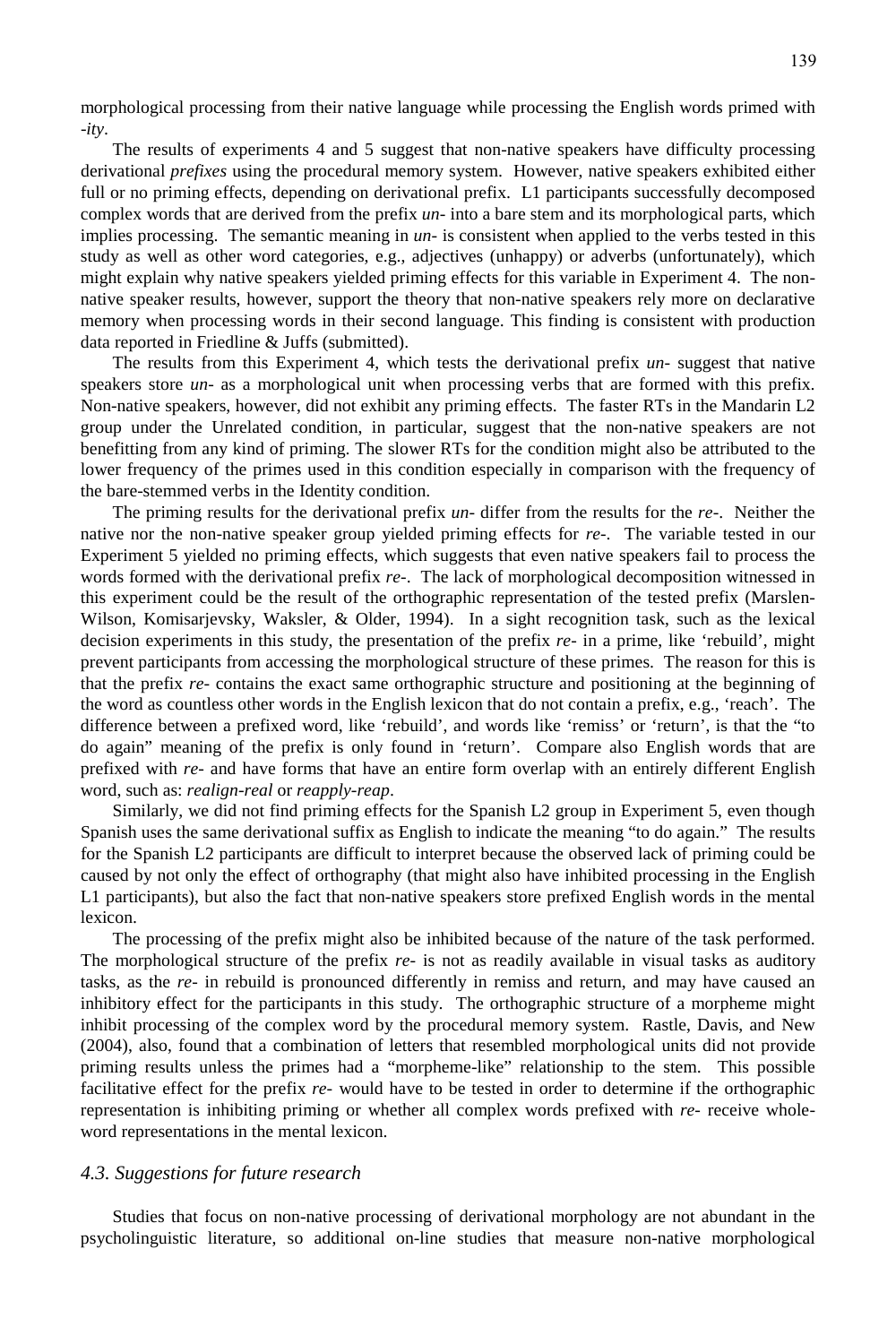processing are needed in order for us to gain a better understanding how second language learners process their L2. Based on the results of the Spanish L2 participants in these experiments, the most obvious recommendation that can be made for future research would be to test for priming effects for derivational affixes in Spanish on English L2 learners. Also, studies that examine the nature of nonnative word processing in non-Indo-European languages might provide additional insights. For example, Bantu languages are regularly prefixing languages that require learners to process prefixes as part of the inflectional system. They offer an interesting context to test theories of L2 acquisition of morphology (Spinner, 2011). Hence, before concluding the all L2 learners are unable to acquire procedural processing of morphology in adulthood, we need to investigate other contexts and languages.

#### **References**

- Agathopoulou, E., & Papadopoulou, D. (2009). Morphological dissociations in the L2 acquisition of an inflectionally rich language. EUROSLA, 9, 107-131.
- Baayen, R. H., Piepenbrock, R., & Rijn, H. v. (1993). CELEX English Database (Release E25) [On-line] Retrieved December 2008, from http://www.mpi.nl/world/celex.
- Bauman, J. (1953). The General Service List. Retrieved February 24, 2009, from http://www.nottingham.ac.uk/~alzsh3/acvocab/wordlists.htm.
- Beck, M.-L. (1997). Regular verbs, past tense, and frequency: tracking down a potential sours of NS/NNS competence differences. Second Language Research, 13, 93-115.
- Bowden, H. W., Gelfand, M. P., Sanz, C., & Ullman, M. T. (2010). Verbal inflectional morphology in L1 and L2 Spanish: A frequency effects study examining storage versus composition. Language Learning, 60, 44-87.
- Brown, H. D. (2004). Language Assessment: Principles and classroom practices. White Plains, NY: Pearson Education.
- Chen, L., Shu, H., Liu, Y., Zhao, J., & Li, P. (2007). ERP signatures of subject-verb agreement in L2 learning. Bilingualism: Language and Cognition, 10, 161-174.
- Clahsen, H. (1995). German plurals in adults second language development: evidence for a dual mechanism model of inflection. In L. Eubank, M. Sharwood-Smith & L. Selinker (Eds.), *The current state of interlanguage: Studies in Honour of William Rutherford.* Philadelphia: John Benjamins.
- Clahsen, H. (1999). Lexical entries and rules of language: a mulitdisciplinary study of German inflection. Behavioral and Brain Sciences, 22, 991-1060.
- Clahsen, H. (2006). Linguistic Perspectives on Morphological Processing. In D. Wunderlich (Ed.), Advances in the Theory of the Lexicon (pp. 335-388). Berlin: Mouton de Gruyter.
- Clahsen, H., & Felser, C. (2006). How native-like is non-native language processing? Trends in Cognitive Sciences, 10, 564-570.
- Clahsen, H., Felser, C., Neubauer, K., Sato, M., & Silva, R. (2010). Morphological structure in native and nonnative language processing. Language Learning, 60, 21-43.
- Dörnyei, Z. (2007). Research methods in Applied Linguistics: quantitative, qualitative, and mixed methodologies. Oxford: Oxford UP.
- Feldman, L. B., Kostic, A., Basnight-Brown, D. M., Filipovic Durdevic, D. & Pastizzo, M. J. (2010). Morphological facilitation for regular and irregular verb formations in non-native speakers: little evidence for two distinct mechanisms. *Bilingualism: Language and cognition,* 13(2), 119-135.
- Felser, C., & Clahsen, H. (2009). Gramamtical processing of spoken language in child and adult languae learners. Journal of Psycholinguist Research, 38, 305-319.
- Forster, K. (December 4, 2003). Masked Priming. Retrieved January 3, 2008, from http://www.u.arizona.edu/~kforster/priming/index.htm.
- Forster, K. I. (1999). The microgenesis of priming effects in lexical access. Brain and Language, 68, 5-15.
- Forster, K. I. (2004). Category size effects revisited: Frequency and masked priming effects in semantic categorization. Brain and Language, 90, 276-2886.
- Forster, K. I., & Davis, C. (1984). Repetition priming and frequency attentuation in lexical access. Journal of Experimental Psychology: Learning, Memory, and Cognition, 10, 680-698.
- Frost, R., & Grainger, J. (2000). Cross-linguistic perspectives on morphological processing: an introduction. Language and Cognitive Processes, 15, 321-328.
- Frost, R., Kugler, T., & Deutsch, A. (2005). Orthographic Structure versus morphological structure: principles of lexical organization in a given language. Journal of Experimental Psychology, 31, 1293-1326.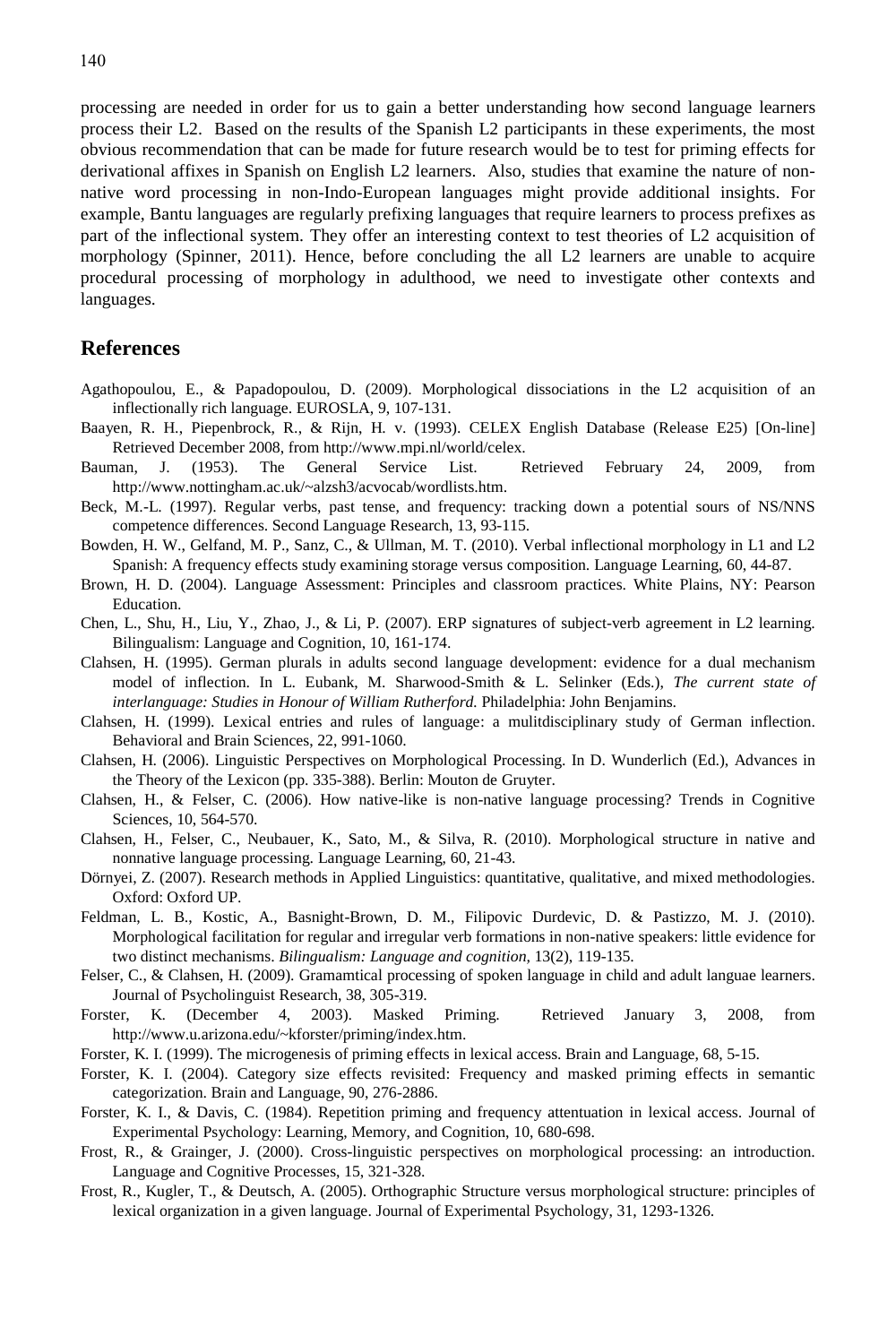- Giraudo, H., & Grainger, J. (2000). Effects of priming word frequency and cumulative root frequency in masked morphological priming. Language and Cognitive Processes, 15, 421-444.
- Hagiwara, H., Sugioka, Y., Ito, T., Kawamura, M., & Shiota, J. (1999). Neurolinguistic evidence for rule-based nominal suffixation. Language, 75, 739-763.
- Hahne, A., Mueller, J. L., & Clahsen, H. (2006). Morphological processing in a second language: Behavioral and event-related brain potential evidence for storage and decomposition. Journal of Cognitive Neuroscience, 18, 121-134.
- Interpretation: Michigan Test of English Language Proficiency (MTELF). Retrieved January 2, 2009, from ingles.ing.uchile.cl/otros/downloads/CONVERSION%20PUNTAJES.pdf
- Jiang, N. (1999). Testing processing explanations for the asymmetry in masked cross-language priming. *Bilingualism: Language and Cognition, 2*, 59-75.
- Jiang, N. (2000). Lexical representation and development in a second language. *Applied Linguistics, 21*, 47-77.
- Jiang, N. (2002). Form-meaning mapping in vocabulary acquisition in a second language. *Studies in Second Language Acquisition, 24*, 617-638.
- Jiang, N. (2004). Morphological insensitivity in second language processing. *Applied Psycholinguistics,* 25, 603-634.
- Kroll, J., & De Groot, A. M. B. (Eds.). (1997). *Tutorials in Bilingualism: psycholinguistic perspectives*. Mahwah, NJ: Erlbaum.
- Kroll, J., & Sunderman, G. (2003). Cognitive processes in L2 learners and bilinguals. In M. Long & C. Doughty (Eds.), *Handbook of Second Language Acquisition* (pp. 104-129). New Malden: Blackwell.
- Lavric, A., Clapp, A., & Rastle, K. (2007). ERP evidence of morphological analysis from orthography: a masked priming study. Journal of Cognitive Neuroscience, 19, 866-877.
- MacDonald, M. C., Pearlmutter, N. J., & Seidenberg, M. S. (1994). Lexical nature of syntactic ambiguity resolution. Psychological Review, 101, 676-703.
- Marslen-Wilson, W., Komisarjevsky, L., Waksler, R., & Older, L. (1994). Morphology and meaning in the English Mental Lexicon. Psychological Review, 101, 3-33.
- Marslen-Wilson, W. D. (2007). Morphological processes in language comprehension. In M. G. Gaskell (Ed.), The Oxford Handbook of Psycholinguistics (pp. 175-193). New York: Oxford University Press.
- Matthews, P. H. (1991). Morphology (Second ed.). New York: Cambridge UP.
- McAlister, H. External Tests Accepted as Proof of Level of English. Retrieved March 13, 2010, from http://www.arts.ac.uk/docs/Equivalence\_Chart.pdf.
- McClelland, J. L., & Patterson, K. (2002). Rules or connections in past-tense inflections: What does the evidence rule out? Trends in Cognitive Sciences, 6, 465-472.
- McCormick, S. F., Rastle, K., & Davis, M. H. (2008). Is there a 'fete' in 'fetish'? Effects of orthographic opacity on morpho-orthographic segmentation in visual word recognition. Journal of Memory and Language, 58, 307-326.
- McDonald, J. (2006). Beyond the critical period: processing-based explanations for poor grammaticality judgment performance by late second language learners. Journal of Memory and Language, 55, 381-401.
- Mitchell, R., & Myles, F. (2004). Second Language Learning Theories (Second ed.). New York: Hodder Arnold.
- Muente, T. F., Say, T., Clahsen, H., Schiltz, K., & Kutas, M. (1999). Decomposition of morphologically complex words in English: evidence from event-related brain potentials. Cognitive Brain Research, 7, 241-253.
- Neubauer, K., & Clahsen, H. (2009). Decomposition of inflected words in a second language. Studies in Second Language Acquisition, 31, 403-435.
- New Oxford American Dictionary (2005). (2nd ed.). [Computer Software]. Oxford University Press, Inc.
- OED Online. June 2003. Oxford University Press. March 17, 2009 from ttp://dictionary.oed.com.
- Patterson, K., Ralph, M. A. L., Hodges, J. R., & McClelland, J. L. (2001). Deficits in irregular past-tense verb morphology associated with degraded semantic knowledge. Neuropsychologia, 39, 709-724.
- Perani, D., & Abutalebi, J. (2005). The neural basis of first and second language learning. Current Opinion in Neurobiology, 15, 202-206.
- Pinker, S., & Ullman, M. (2002). The past and future of the past tense. Trends in Cognitive Science, 6(456-463), 456.
- Plaut, D., & Gonnerman, L. (2000). Are non-semantic morphological effects incompatible with a distributed connectionist approach to lexical processing? Language and Cognitive Processes, 15, 445-485.
- Quinn, W. M., & Kinoshita, S. (2008). Congruence effect in semantic categorization with masked primes with narrow and broad categories. Journal of Memory and Language, 58, 286-306.
- Rastle, K., Davis, M. H., Marslen-Wilson, W. D., & Tyler, L. K. (2000). Morphological and semantic effects in visual word recognition: A time-course study. Language and Cognitive Processes, 14, 507-537.
- Rastle, K., Davis, M. H., & New, B. (2004). The broth in my brother's brother: Morph-orthographic segmentation in visual word recognition. Psychonomic Bulletin & Review, 11, 1090-1098.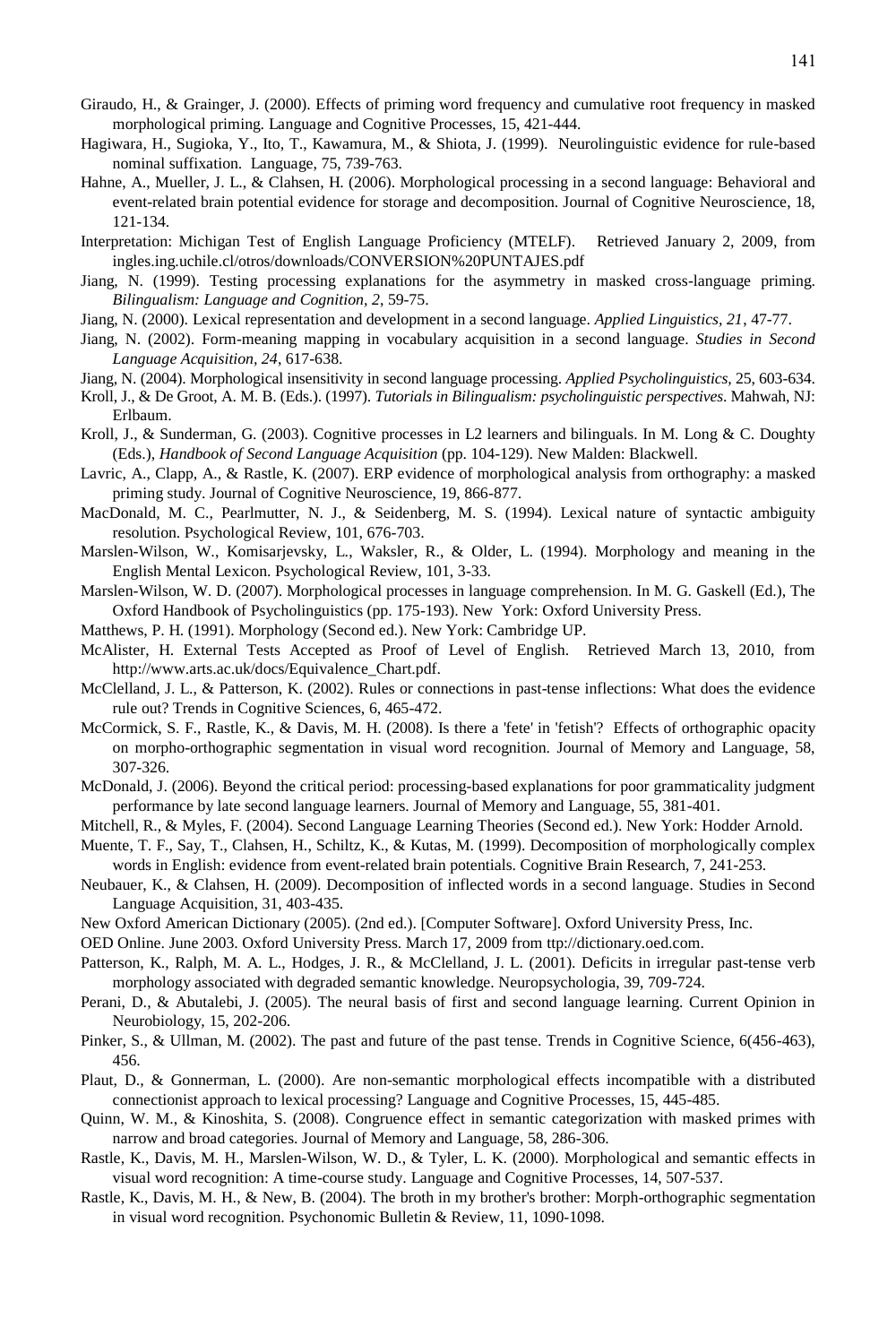- Rodriguez-Fornells, A., Muente, T. F., & Clahsen, H. (2002). Morphological priming in Spanish Verb Forms: An ERP Repetition Priming Study. Journal of Cognitive Science, 14, 443-454.
- Sabourin, L., & Haverkort, M. (2003). Neural substrates of representation and processing of a second language. In R. v. Hout, A. Hulk & F. Kuiken (Eds.), Lexicon-Syntax Interfaces in Second Language Acquisition (pp. 175-195). Philadelphia, PA: John Benjamins Publishing Company.
- Seidenberg, M. S., & Gonnerman, L. M. (2000). Explaining derivational morphology as the convergence of codes. Trends in Cognitive Sciences, 4, 353-361.
- Silva, R., & Clahsen, H. (2008). Morphologically complex words in L1 and L2 processing: Evidence from masked priming experiments in English. Bilingualism: Language and Cognition, 11(2), 245-260.
- Sonnenstuhl, I., Eisenbeiss, S., & Clahsen, H. (1999). Morphological priming in the German mental lexicon. Cognition, 72, 203-236.
- Spinner, P. (2011). Second language acquisition of Bantu Languages: a (mostly) untapped research opportunity. Second Language Research, 27, 418-430.
- Stanners, R. F., Neiser, J. J., Hernon, W. P., & Hall, R. (1973). Memory representation for morphologically related words. Journal of Verbal Learning and Verbal Behavior, 18, 399-412.
- Taft, M., & Forster, K. (1975). Lexical storage and retrieval of prefixed words. Journal of Verbal Learning and Verbal Behavior, 14, 638-647.
- Ullman, M. T. (2001). The neural basis of lexicon and grammar in first and second language: the declarative/procedural model. Bilingualism: Language and Cognition, 4, 105-122.
- Ullman, M. T. (2004). Contributions of memory circuits to language: the declarative/procedural model. Cognition, 92, 231-270.
- Marslen-Wilson, W., Komisarjevsky, L., Waksler, R., & Older, L. (1994). Morphology and meaning in the English Mental Lexicon. Psychological Review, 101, 3-33.